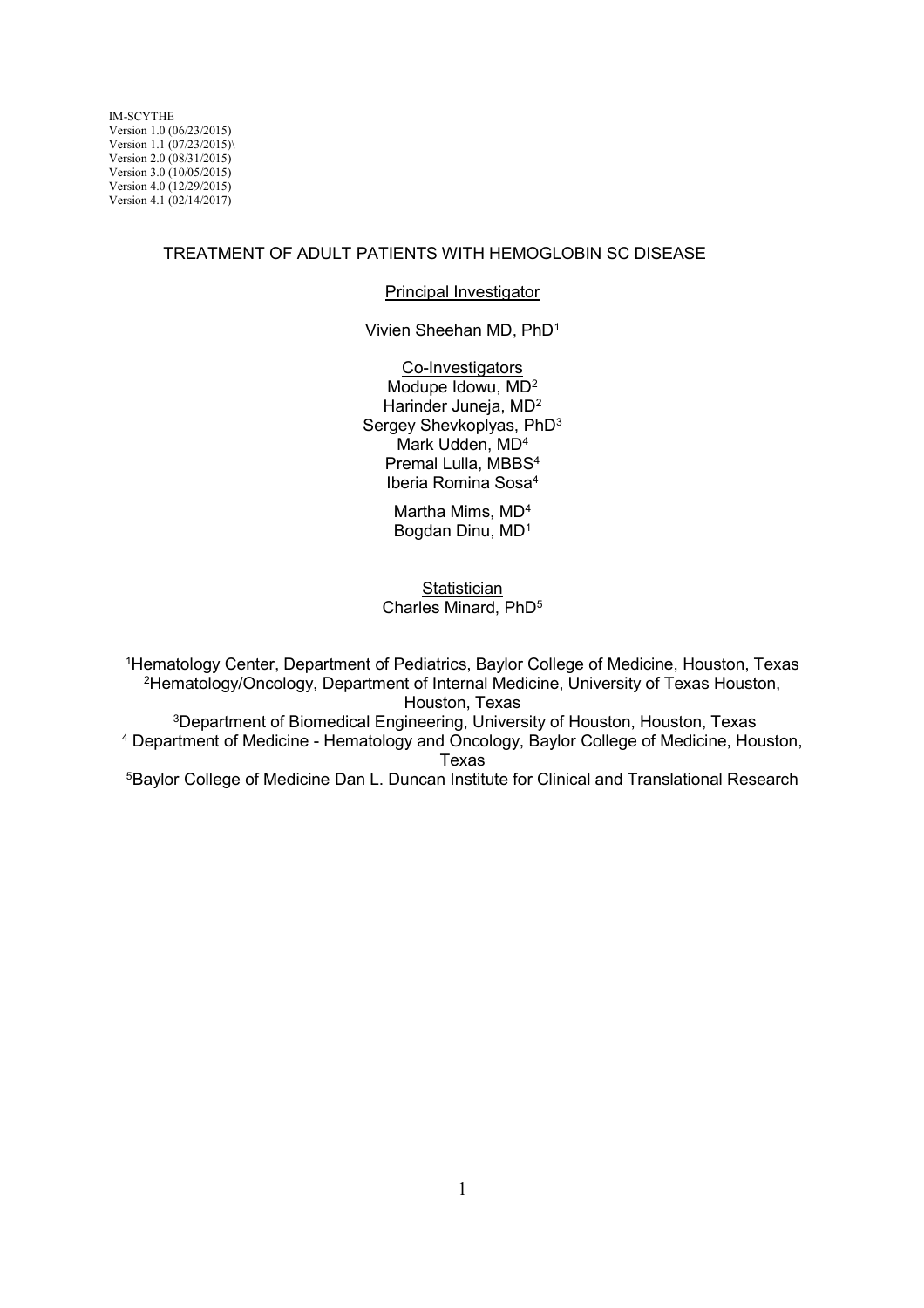### **Abstract**

Decades of observational data, including landmark natural history studies from the Cooperative Study of Sickle Cell Disease (CSSCD), have documented that sickle cell disease (SCD) is a severe, debilitating hematological disorder. Hydroxyurea has emerged as an excellent therapeutic agent for the pharmacological induction of HbF in patients with SCD, due to its ease of oral administration, modest toxicity profile, and clinical efficacy for preventing acute vaso-occlusive events. However, all completed clinical trials have excluded patients with hemoglobin SC (HbSC), restricting the inclusion criteria to patients with HbSS or HbS $\beta^0$  disease. HbSC differs significantly in pathophysiology from HbSS, as HbC does not sickle, but instead causes cellular dehydration which potentiates sickling of HbS. HbSC patients demonstrate a wide variability of clinical courses and a rate of life threatening complications much higher than the general population.<sup>1</sup> Many severely affected HbSC patients have been placed on hydroxyurea on a case by case basis,<sup>2,3</sup> but there is no large scale prospective data on safety or efficacy of hydroxyurea in this subset of SCD patients.

The primary objective of this phase II clinical trial is to treat symptomatic HbSC patients prospectively with hydroxyurea to maximum tolerated dose (MTD), and monitor for improvement using the Adult QL<sup>TM</sup> 3.0 Sickle Cell Disease Module by comparing scores at entry and after 6 months of hydroxyurea therapy at maximum tolerated dose.

Secondary objectives for this trial are the following:

- Effect of hydroxyurea on the following laboratory values:
	- o Whole blood viscosity
	- o Red cell density
	- o Fetal hemoglobin (HbF) levels
	- o Mean corpuscular volume (MCV)
	- o Mean corpuscular hemoglobin concentration (MCHC)
	- o Hemoglobin (Hb) levels
	- o Absolute reticulocyte count (ARC)
	- o Absolute neutrophil count (ANC)
	- o Liver function tests (LFT)
	- o Creatinine
	- o Lactate dehydrogenase (LDH)
	- o Unconjugated bilirubin (u.bili) levels
	- o Microalbuminuria as measured by routine urinalysis (UA)
- Patients with an AdultQL<sup>TM</sup> 3.0 Sickle Cell Disease Module demonstrating less than a 10 point improvement after 6 months of hydroxyurea therapy at MTD will be offered therapeutic phlebotomy. Clinical improvement on this second line therapy will be assessed with the AdultQLTM 3.0 Sickle Cell Disease Module as well.
- Genomic analysis of variants associated with HbF response and disease related complications. Sequencing will be performed by whole exome sequencing (WES) and traditional sequencing as indicated.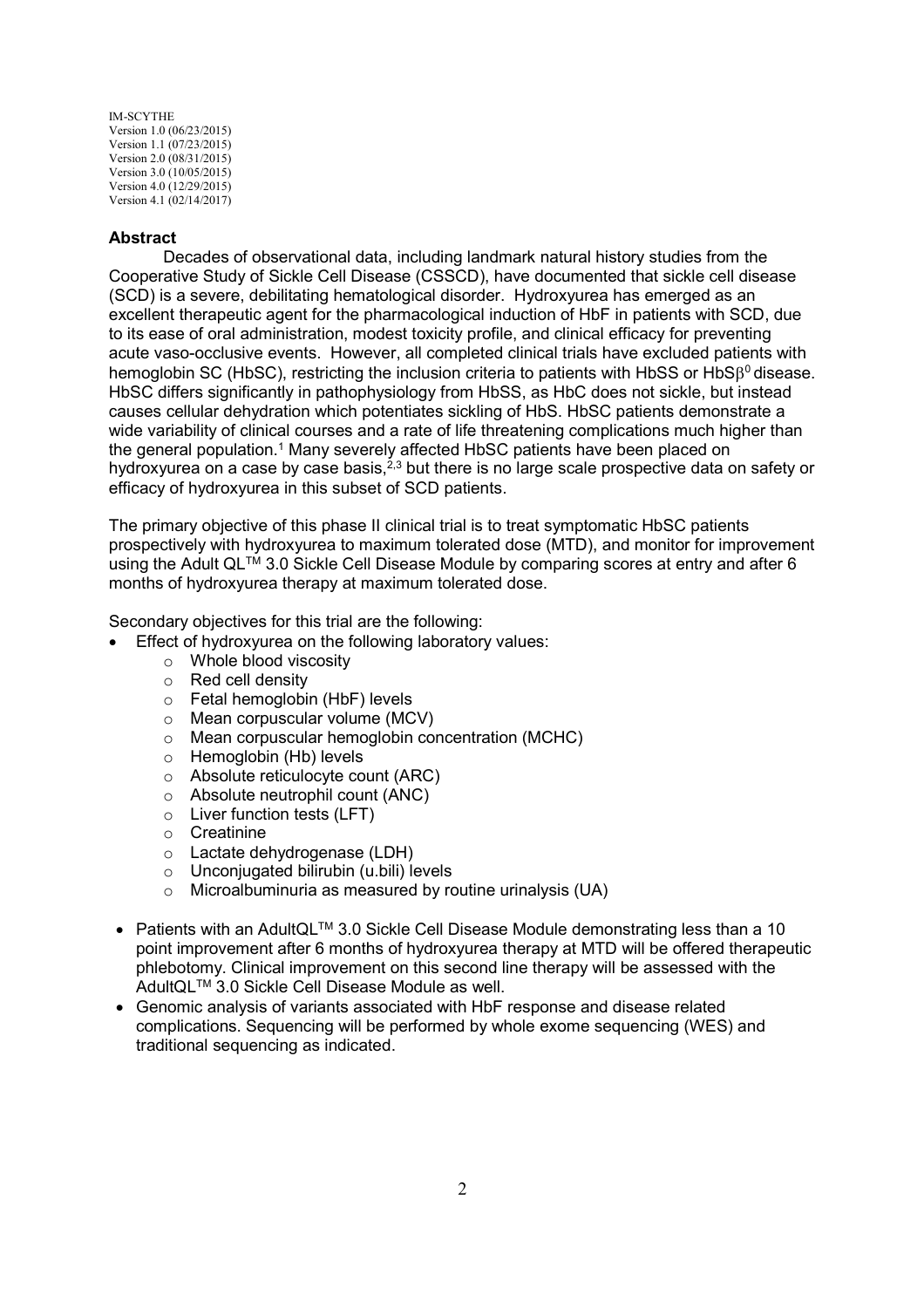This study will enroll patients with HbSC disease from 18 through 69 years of age, who have evidence of disease-related complications or an AdultQL™ 3.0 Sickle Cell Disease Module score of 80 or lower

### **Table of Contents**

| 1.0  | <b>OBJECTIVES</b>                                           |  |
|------|-------------------------------------------------------------|--|
| 1.1  |                                                             |  |
| 1.2  |                                                             |  |
| 2.0  |                                                             |  |
| 2.1  |                                                             |  |
| 2.2  | Role of viscosity on the pathophysiology of HbSC disease 5  |  |
| 2.3  | Hydroxyurea Therapy for HbSC disease: HbF response5         |  |
| 2.4  |                                                             |  |
| 2.5  | Variability of hydroxyurea response in sickle cell disease7 |  |
| 2.6  |                                                             |  |
| 2.7  |                                                             |  |
| 3.0  | RESEARCH PARTICIPANT ELIGIBILITY CRITERIA                   |  |
|      |                                                             |  |
| 3.1  |                                                             |  |
| 3.2  |                                                             |  |
| 3.3  |                                                             |  |
| 3.4  |                                                             |  |
| 4.0  |                                                             |  |
| 4.1  |                                                             |  |
| 4.2  |                                                             |  |
| 5.0  |                                                             |  |
| 5.1  |                                                             |  |
| 5.2  |                                                             |  |
| 5.3  |                                                             |  |
| 6.0  |                                                             |  |
| 7.0  | CRITERIA FOR REMOVAL FROM PROTOCOL AND                      |  |
|      |                                                             |  |
| 7.1  |                                                             |  |
| 8.0  | SAFETY AND ADVERSE EVENT REPORTING REQUIREMENTS 18          |  |
| 9.0  | DATA COLLECTION, STUDY MONITORING,                          |  |
|      |                                                             |  |
| 10.0 |                                                             |  |
| 11.0 |                                                             |  |
| 12.0 |                                                             |  |
| 13.0 |                                                             |  |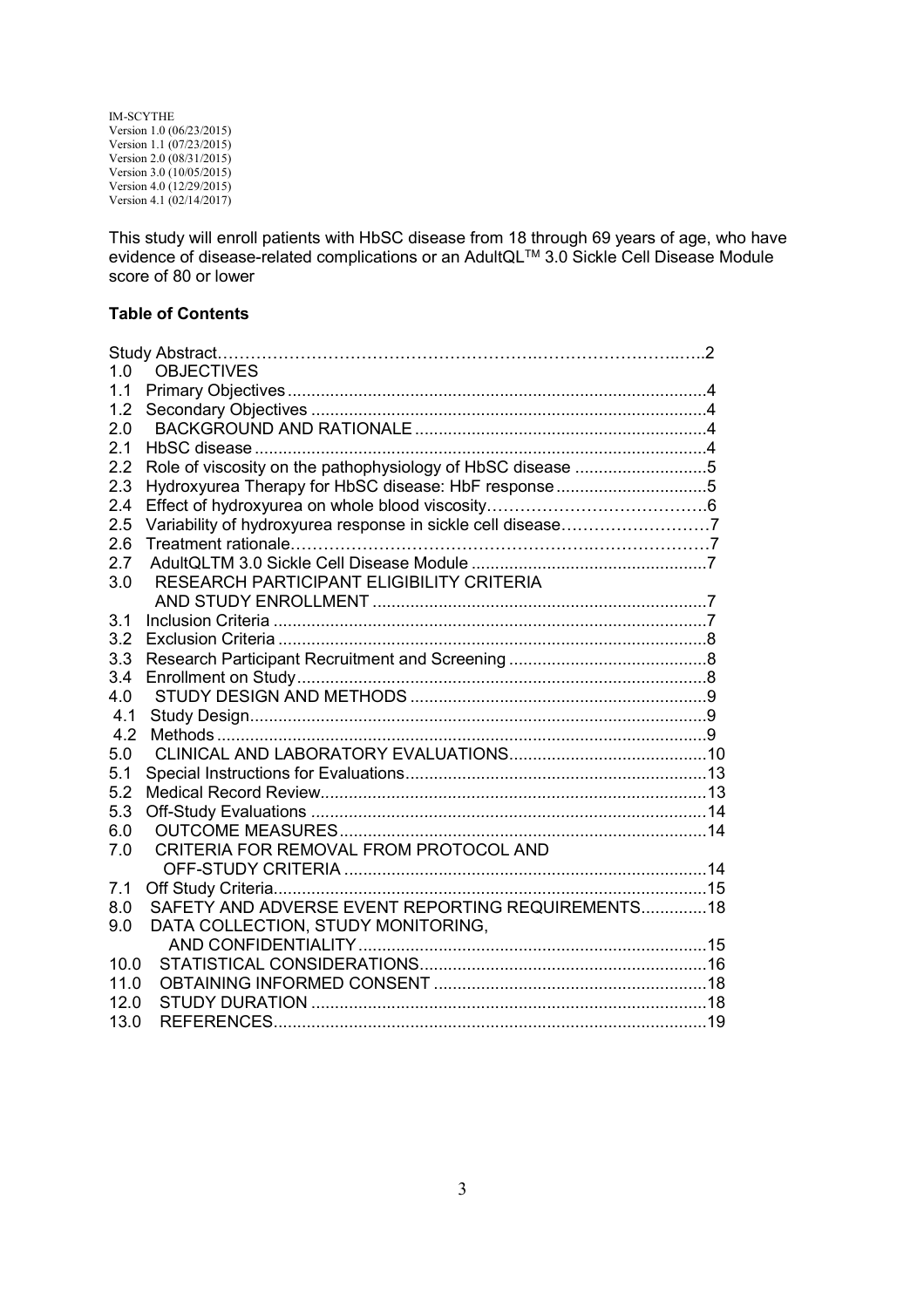# 1.0 OBJECTIVES

1.1 **Primary objective of this phase II study**: To determine if hydroxyurea, dosed to MTD, improves AdultQLTM 3.0 Sickle Cell Disease Module scores after 6 months of hydroxyurea therapy at MTD compared to score at entry.

## 1.2 **Secondary objectives of this study**:

- 1. Assess the role of phlebotomy for patients who fail to show a 10 point improvement on the AdultQLTM 3.0 Sickle Cell Disease Module scores after 6 months at MTD of hydroxyurea.
- 2. To investigate the effect of hydroxyurea on HbSC rheology, including viscosity, %dense red blood cells (%DRBC), red cell deformability, and time of transit through an artificial microvascular network.
- 3. To investigate changes in the following laboratory values of HbSC patients using serial measurements every two months for the duration of the study:
	- Fetal hemoglobin (HbF) levels as determined by HPLC in the hemoglobin profile
	- Mean corpuscular volume (MCV)
	- Mean corpuscular hemoglobin concentration (MCHC)
	- Hemoglobin (Hb) levels
	- Absolute reticulocyte count (ARC)
	- Absolute neutrophil count (ANC)
	- Complete metabolic panel (CMP)
	- Lactate dehydrogenase (LDH)
	- Unconjugated bilirubin (u.bili) levels
	- Microalbuminuria as measured by routine urinalysis (UA)
- 4. (Optional) Genomic analysis of variants associated with HbF response and disease related complications. Expression level changes from RNA obtained at baseline and at stable MTD.

### 2.0 BACKGROUND AND RATIONALE

### 2.1 **Hemoglobin SC disease**

Patients with hemoglobin SC disease are compound heterozygotes. One beta globin gene contains the sickle mutation, glutamic acid to valine change at the 6<sup>th</sup> codon, and the other beta globin gene contains the C mutation, a change from glutamic acid to lysine, also at the  $6<sup>th</sup>$ codon. Each erythrocyte contains HbS and HbC in an approximate 50:50 ratio. Hemoglobin SC disease is one of the most common inherited diseases in the United States, affecting approximately 1 in 833 African-American live births.<sup>4</sup> HbS undergoes intracellular polymerization in the deoxygenated state, leading to deformation of the red cell membrane and alteration of cellular physiology. While HbC does not polymerize, it increases the mean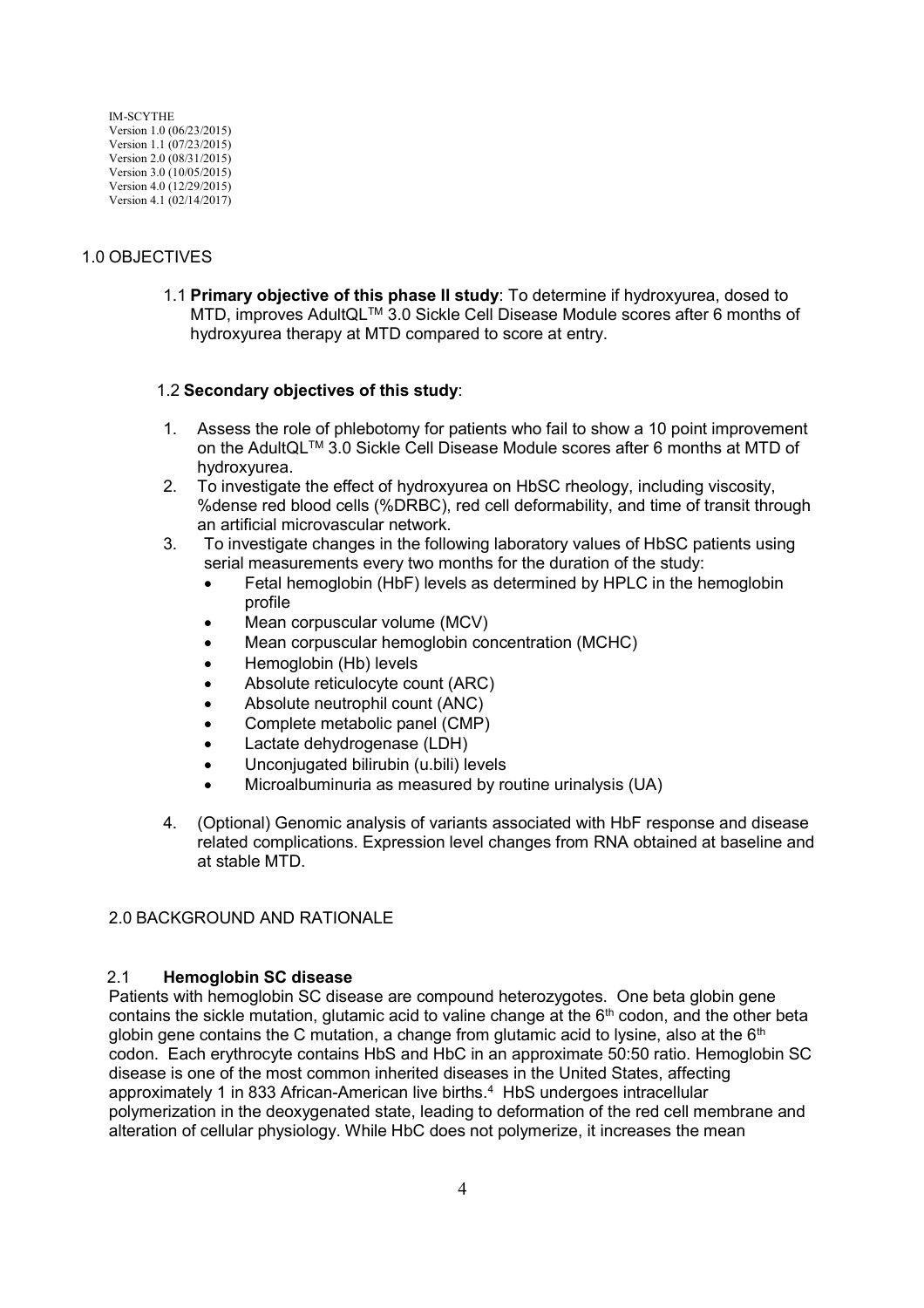corpuscular hemoglobin concentration (MCHC) of the cell via volume regulated K+ efflux, thereby potentiating the polymerization of HbS.<sup>5</sup> In vitro studies of HbSC red blood cells found that reduction of MCHC from 37 to 33 g/dL would restore normal red blood cell morphology.<sup>6</sup>

Clinical manifestations of HbSS disease result primarily from chronic severe hemolytic anemia and the effects of repeated intravascular sickling of erythrocytes within the capillaries and small venules. Hemolysis leads to chronic anemia, gallstone formation, and intimal damage/hyperplasia within the arterial vasculature. Red blood cell sickling leads to acute vasoocclusive events with varied presentations, including painful events, priapism, splenic sequestration, acute chest syndrome, or stroke. These processes occur in HbSC disease as well, but at 25-50% the frequency. Hemolysis in HbSC is reduced due to longer RBC survival, approximately 25% of a normal individual, or 28.9 (+4) days, compared to less than 21 days in HbSS disease.<sup>7</sup>

### 2.2 **Role of whole blood viscosity in the pathophysiology of HbSC disease**

Recent reports have shown higher whole blood viscosity to correlate with more frequent pain events, leg ulcers, and ACS in patients with HbSS. Patients with HbSC disease have similar rates of AVN, and higher rates of proliferative sickle retinopathy (PSR), than HbSS patients.<sup>1,8</sup> Pain events and ACS, while less frequent than in HbSS, still commonly occur in HbSC, especially in adolescence. These observations lead some providers to offer therapeutic phlebotomy to symptomatic HbSC patients. A large series of 179 HbSC patients treated with phlebotomy, reported 71% had significant reduction in pain events. The authors had recommended phlebotomy for all symptomatic adult HbSC patients with Hb >10.5 g/dL. In this phlebotomy therapy applied to adult HbSC patients, the Hb set point reduction is achieved by inducing iron deficiency. Later publications noted the lack of linear relationship between hemoglobin levels and whole blood viscosity. Current recommendations are to base phlebotomy decisions on individual's whole blood viscosity measurements.<sup>9</sup>

### 2.3 **Hydroxyurea Therapy for HbSC disease: HbF response**

Low levels of HbF in patients with SCD are associated with a variety of vaso-occlusive complications and an increased risk for early death. In patients with HbSS, hydroxyurea provides an important therapeutic option for patients with SCD, since it increases the amount of HbF within circulating erythrocytes, can be administered orally with once-daily dosing, has minimal short-term adverse effects, and is clinically effective. In a randomized, double-blinded, placebo-controlled phase III trial involving severely affected adults with homozygous HbSS, hydroxyurea therapy was associated with significantly fewer painful vaso-occlusive events, episodes of acute chest syndrome, erythrocyte transfusions, and hospitalizations compared to observation alone.<sup>10</sup> The Multicenter Study of Hydroxyurea in Sickle Cell Anemia trial reported that adult patients treated with hydroxyurea had a 40% reduction in overall mortality after 9 years of follow-up.<sup>11</sup> In adults with SCD, hydroxyurea is well tolerated and leads to increases in hemoglobin concentration, mean corpuscular volume (MCV), and percentage HbF, as well as decreases in white blood cell and reticulocyte counts.<sup>12</sup>

Similar efficacy for hydroxyurea therapy has been observed in children with HbSS. A phase I/II trial of hydroxyurea therapy in children 5 to 15 years of age with severe clinical manifestations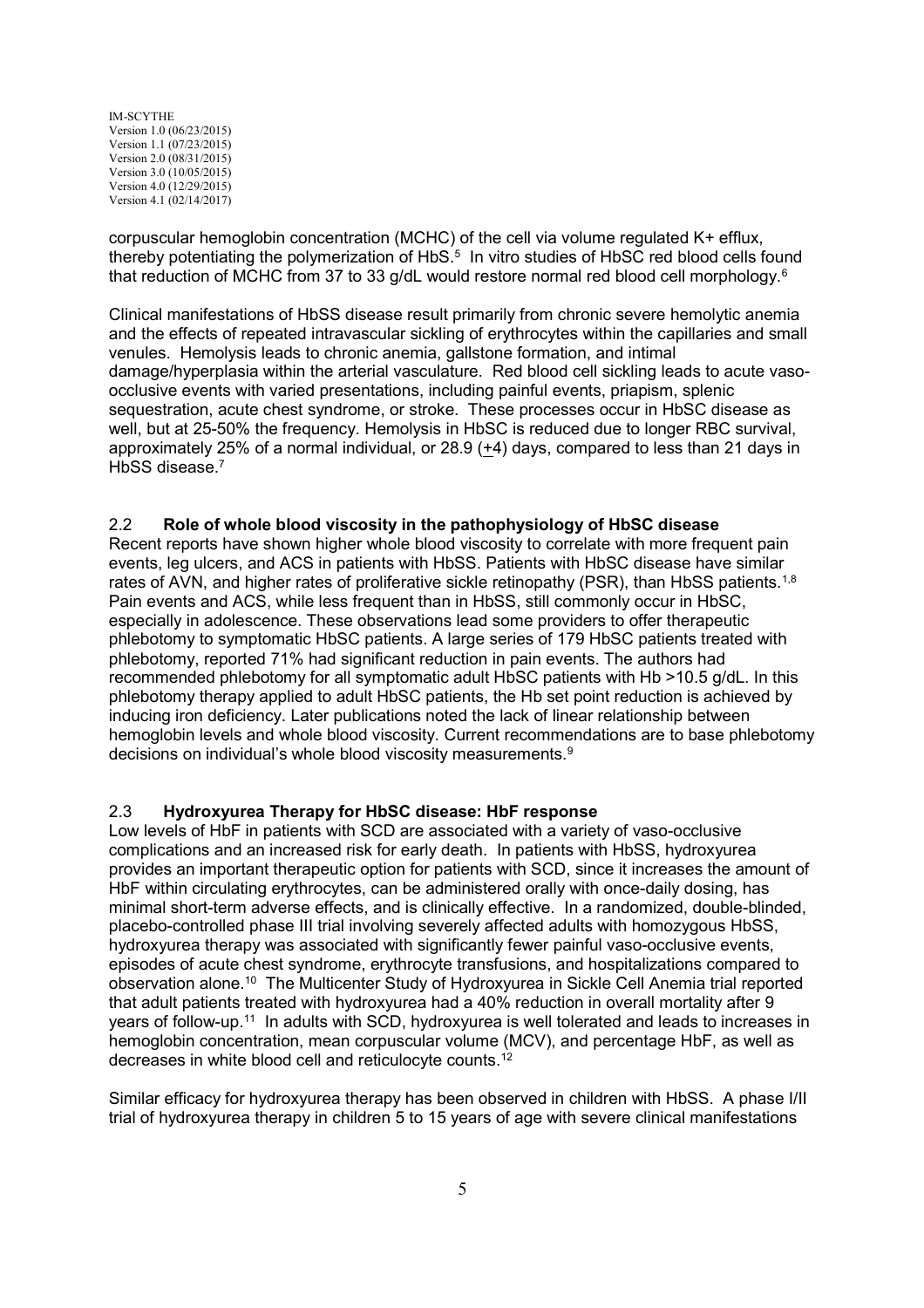(HUG-KIDS) demonstrated similar safety and hematological toxicities and efficacy at MTD as seen in adults.<sup>13</sup> Hydroxyurea was well tolerated and had no negative effects on growth or development.<sup>14</sup> The most common short-term hydroxyurea toxicity was transient and reversible myelosuppression, primarily of the granulocyte series. While there is compelling evidence for the effectiveness of hydroxyurea in HbSS, HbSC patients were not included in these studies.

It has been hypothesized that HbSC patients may not benefit from hydroxyurea because adult patients have baseline HbF<5%.<sup>15</sup> In a cohort of 10 adult HbSC patients treated with hydroxyurea at doses ranging 500-1000 mg per day, a significant increase in MCV was noted. No significant change in HbF was noted for the group but one individual had a 6.8% rise in  $HbF<sup>16</sup>$ 

A report by Dr. Ware of 6 pediatric patients with HbSC disease treated with hydroxyurea at MTD between 1995 and 2002 in the Duke Pediatric Sickle Cell Program supports the clinical and hematological efficacy of hydroxyurea therapy in children with HbSC disease. MCV increased significantly without increase in hemoglobin. Additionally HbF percentage and percentage of Fcells increased.<sup>3</sup>

Another study of eight pediatric HbSC patients placed on hydroxyurea therapy demonstrated an increase in MCV, but only two patients had an increase in HbF. However, the hydroxyurea dose was not increased to MTD, but remained stable at 15 mg/kg.<sup>17</sup> Of note, review of the medical charts of HbSC patients treated with hydroxyurea in our institution found the dose of hydroxyurea needed to reach MTD ranged between 15-25mg/kg, average 20 mg/kg. This is significantly lower than the average dose of 30 mg/kg needed to reach MTD in HbSS patients;<sup>18</sup> therefore, it is likely that a HbSC patient will reach MTD more rapidly, typically after 1-2 dose increases.

CHAMPS, a phase II double blinded multicenter trial examined the efficacy of hydroxyurea and magnesium pidolate in children and adults with HbSC. In this trial, participants who received hydroxyurea (± magnesium pidolate) had significant increases in MCV and HbF, without changes in hemoglobin level. Unfortunately, clinical conclusions from this trial were limited because of its incomplete enrollment and early termination. <sup>19</sup>

### 2.4 **Effect of Hydroxyurea on whole blood viscosity**

Elevated hemoglobin has been implicated in several clinical complications of sickle cell disease. The Cooperative Study of Sickle Cell Disease (CSSCD) identified increased hemoglobin as a major risk factor for development of acute chest syndrome (ACS) in adults. Higher hemoglobin values appear to correlate with increased frequency of pain crises.<sup>20,21</sup> Since hemoglobin concentration is the largest contributor to viscosity, it can be inferred that increased hemoglobin concentration resulted in higher viscosity. A study of packed red blood cell rheology of HbSS patients showed a strong correlation between increased viscosity and end organ damage.<sup>22</sup> Patients with SCD are often transfused with non-sickled RBC in order to prevent or reverse severe complications such as stroke or acute chest syndrome. These transfusions reduce blood viscosity and increase oxygen transport effectiveness.<sup>23</sup> However, if patients are transfused above a hematocrit of 30%, hyperviscosity could worsen the condition the transfusion was initiated to treat or prevent.<sup>24</sup> This consideration must also quide any pharmacological therapy that may increase hemoglobin, and therefore whole blood viscosity. It is of even higher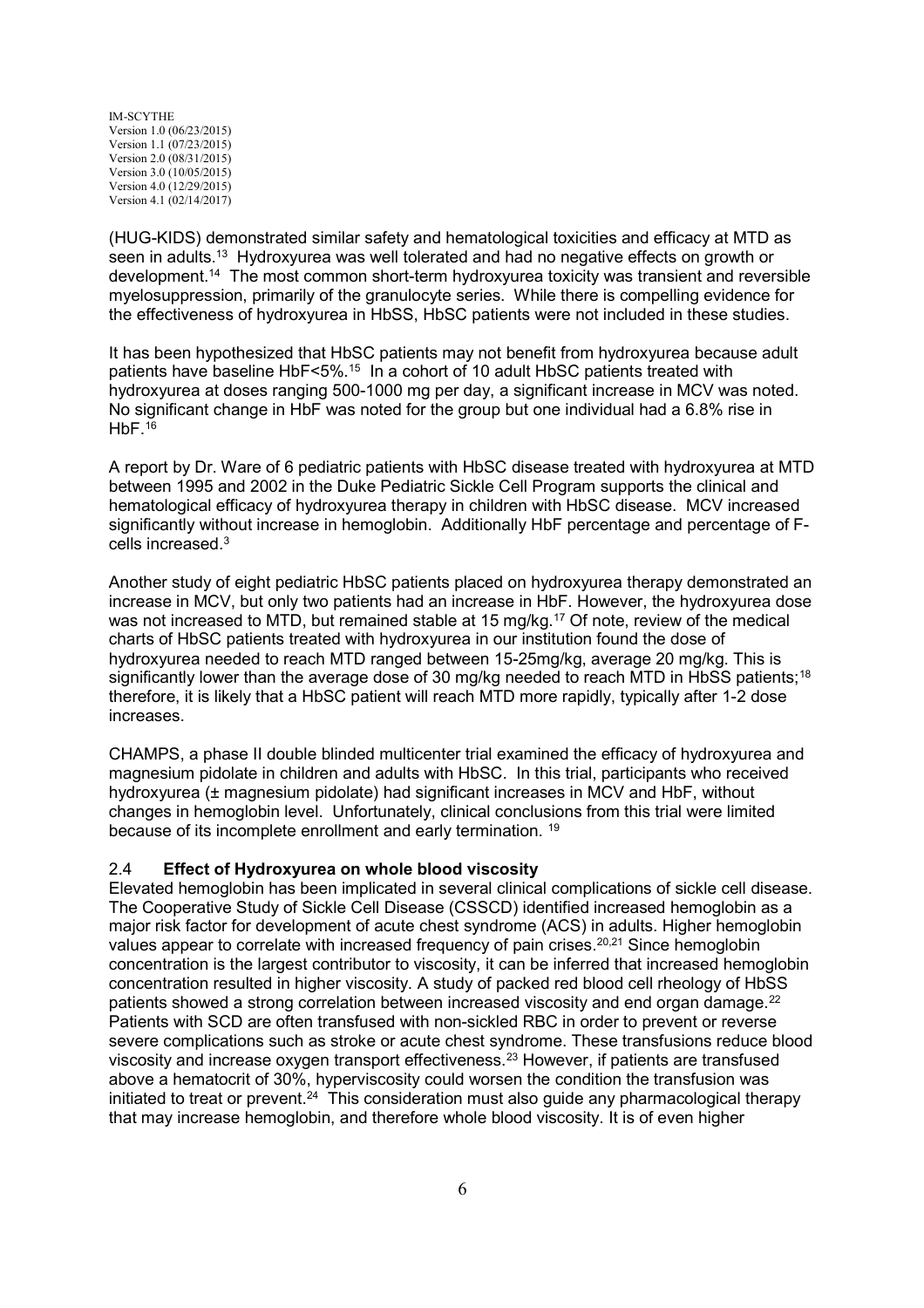importance in patients with HbSC, who already have higher baseline hemoglobin values than most HbSS individuals.

# 2.5 **Hydroxyurea Response Variability in Sickle Cell Disease**

The response to hydroxyurea therapy in SCD is highly variable.<sup>25</sup> Patients are typically escalated to the MTD based on laboratory myelosuppression, aiming for an absolute neutrophil count of  $1.0 - 3.0 \times 10^9$ /L. With proper compliance, virtually every patient with SCD will increase their HbF during hydroxyurea therapy at MTD, but the magnitude of the response varies from 10% to >30% in HbSS. Currently, there is no way to predict which patient will have a high or low HbF response to hydroxyurea prior to reaching MTD for HbSS patients, much less the HbSC subtype. We hypothesize that genetic differences beyond the sickle gene mutation influence the HbF response to hydroxyurea therapy, and that these differences may be found in the various SCD subtypes as well as HbSS.

## 2.6 **Treatment Rationale**

Patients with HbSC generally have a milder course than HbSS patients. However, a select number will have significant clinical complications in childhood, and a majority of patients with HbSC develop chronic organ damage in adulthood. The potential efficacy of hydroxyurea to postpone, prevent, or even reverse chronic organ damage in patients with HbSC disease has not been determined for either children or adults. Viscosity is of major importance in the pathophysiology of HbSC disease. A small trial of hydroxyurea in HbSC patients showed a statistically significant rise in hemoglobin levels, which may increase whole blood viscosity.<sup>26</sup> In our study, patients who do not show clinical improvement on hydroxyurea will be placed on therapeutic phlebotomy if their whole blood viscosity is at or above baseline at either shear rate. Patients will not be taken off of hydroxyurea when phlebotomy is initiated. They will not be on study therapy, but will continue to be monitored clinically, and rheological testing performed. This allows collection of preliminary data to assess an alternative therapy widely used in adult HbSC patients in Europe.<sup>27</sup>

# 2.7 **AdultQLTM 3.0 Sickle Cell Disease Module**

The AdultQLTM 3.0 Sickle Cell Disease Module is based on frequently used generic health related quality of life tools (HRQL). It is a 43 item module. It contains questionnaires to be administered to the patient and the parent if present. This clinical research tool has been validated, found reliable and feasible in a multi-center trial. Texas Children's Hematology Center participated in this trial, where it was self-administered in the clinic setting where appropriate.

### 3.0 RESEARCH PARTICIPANT ELIGIBILITY CRITERIA AND STUDY ENROLLMENT

### 3.1 **Inclusion Criteria**

- 3.1.1 Diagnosis of HbSC disease
- 3.1.2 Age from 18 to 69 years of age.
- 3.1.3 Score of 80 or lower on the AdultQLTM 3.0 Sickle Cell Disease Module, or any disease related complication, including, but not limited to, one or more pain events per year, proliferative sickle retinopathy, avascular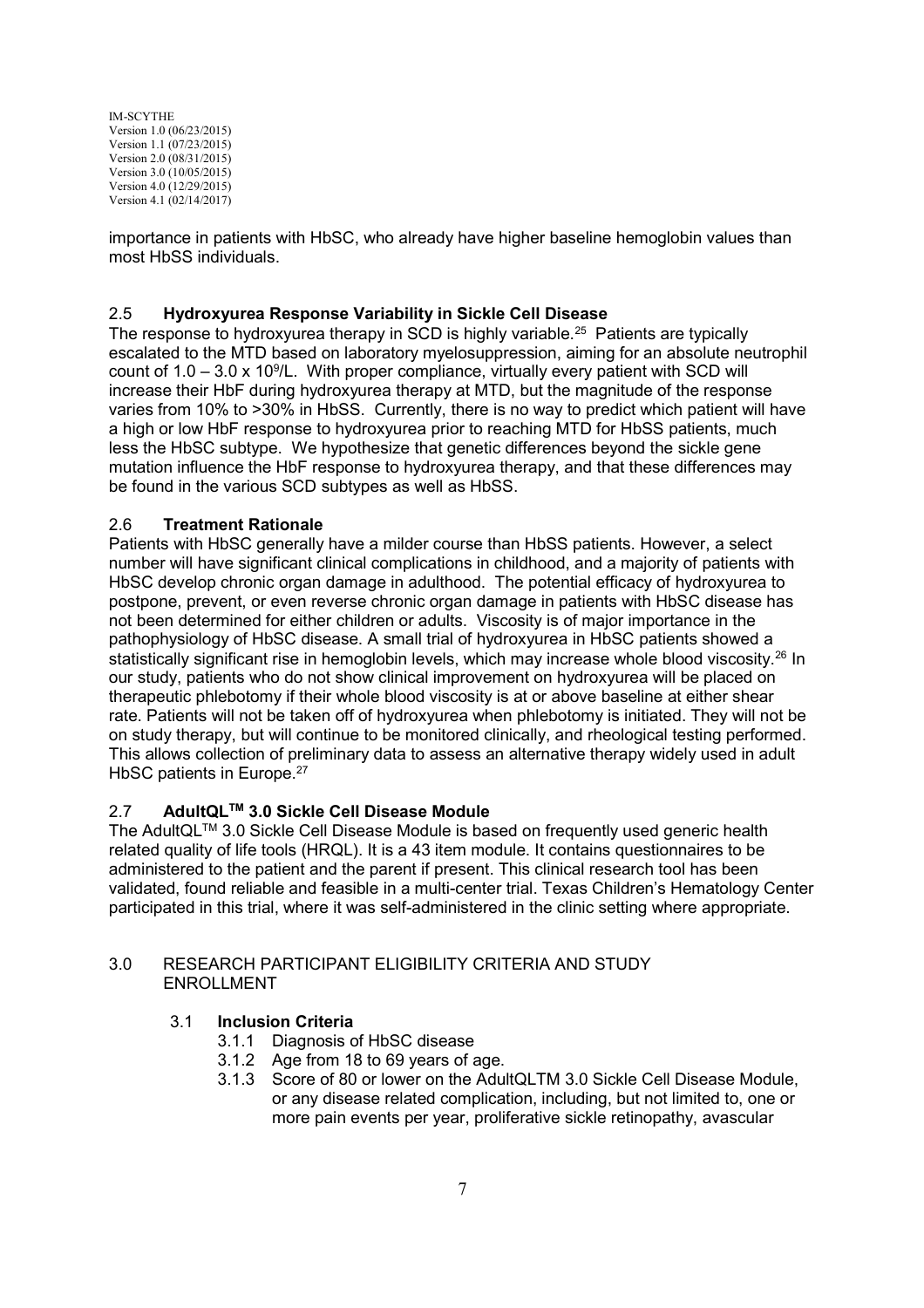> necrosis, cholelithiasis, or any thrombotic event. If the subject has a score >80, they may still enroll on the trial, and be analyzed for secondary endpoints. They will be excluded from analysis of the primary endpoint.

# 3.2 **Exclusion Criteria**

- 3.2.1 Failure to meet inclusion criteria
- 3.2.2 Hydroxyurea usage in the last 3 months.
- 3.2.3 Chronic RBC transfusion therapy
- 3.2.4 Packed red blood cell transfusion in the last 3 months (temporary exclusion).
- 3.2.5 Pregnancy, or refusal to use medically effective birth control if female and sexually active.
- 3.2.6 Current phlebotomy therapy

# **3.3 Research Participant Recruitment and Screening**

Study participants will be patients with HbSC disease who receive medical care from the Texas Children's Cancer and Hematology Centers (TCC/HC)/Baylor College of Medicine (BCM) and the University of Texas Houston Hematology Center. Recruitment of external participants will consist of those physicians and patients who contact the Texas Children's Hospital principal investigator and/or the University of Texas Houston Hematology Center principal investigator and express an interest in participating. Physicians and patients may learn of this study either through the www.clinicaltrials.gov website or via presentations at scientific meetings. Of patients followed at the Texas Children's Cancer and Hematology Centers (TCC/HC)/Baylor College of Medicine (BCM) and the University of Texas Houston Hematology Center, all patients with HbSC disease will be screened with AdultQLTM 3.0 Sickle Cell Disease Module. Those with a score of 80 or lower, or any disease related clinical complication, will be offered hydroxyurea therapy and invited to participate in this study. The protocol will be explained to them and consent obtained by the Principal Investigator or her designee.

# **3.4 Enrollment on Study**

Subjects will be recruited from the patient population followed at the Texas Children's Cancer and Hematology Centers (TCC/HC)/Baylor College of Medicine (BCM) and the University of Texas Houston Hematology Center. Eligibility to the study will be confirmed by the Principal Investigator or her designee based on the inclusion/exclusion criteria defined in Section 3.0 of the protocol. All patients who meet eligibility criteria will be approached for consent at their scheduled physician/clinic visit. The investigational nature and objectives of the study, the procedures involved and their attendant risks and discomforts, and potential alternative options will be carefully explained to the patients. If they would like to proceed, written consent will be obtained from eligible subjects, in conformity to the BCM and UT human research policies and to the federal regulations.

# 4.0 STUDY DESIGN AND METHODS

# 4.1 **Study Design**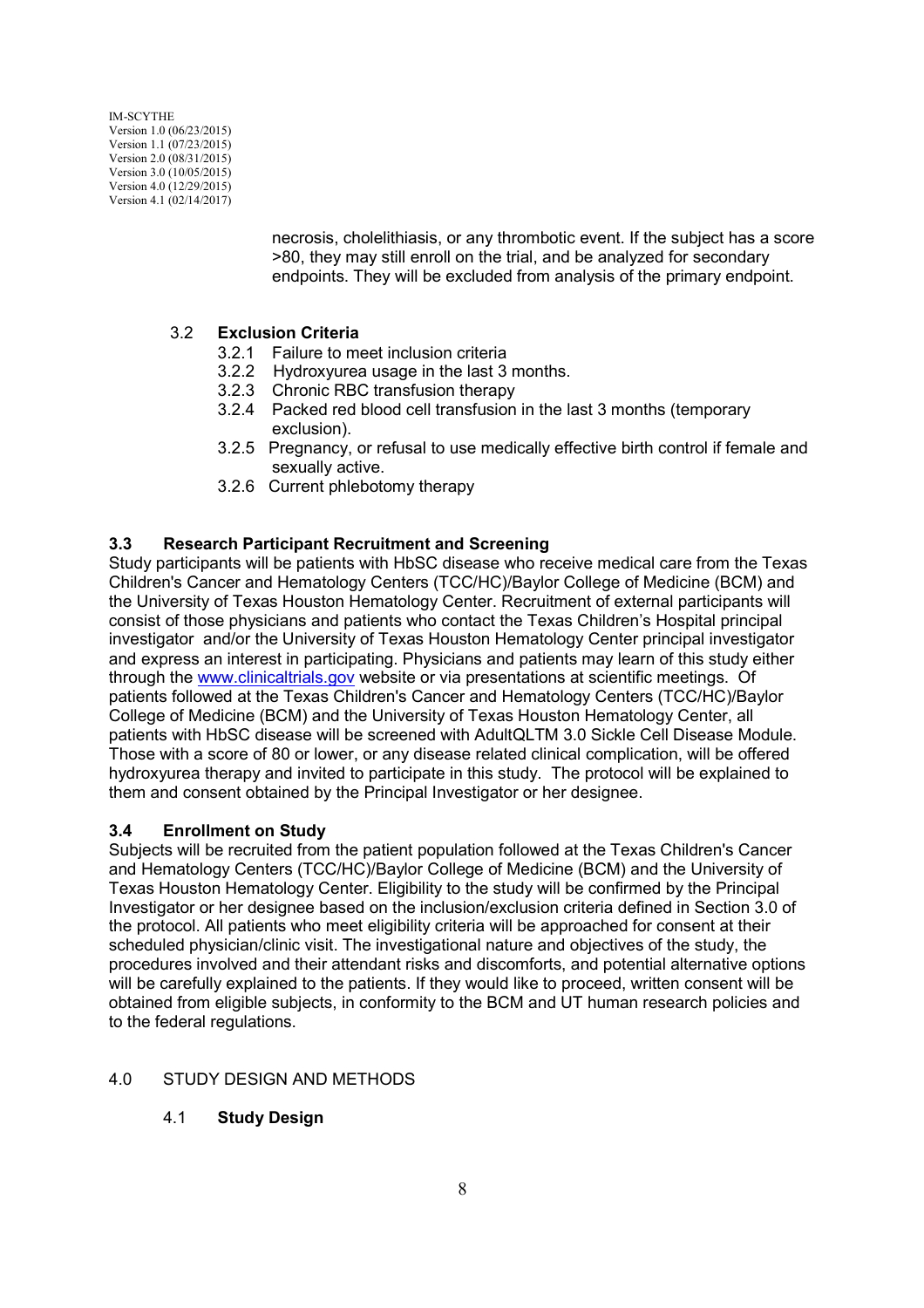> The primary objective of this Phase II study is to prospectively and uniformly treat symptomatic HbSC patients to MTD on hydroxyurea, and assess for clinical improvement using the AdultQLTM 3.0 Sickle Cell Disease Module after 6 months in the study, compared to entrance scores.

Also examined will be the effects of hydroxyurea on viscosity, red cell density, Hb, HbF, MCV, MCHC, ANC and ARC. LDH and unconjugated bilirubin will be monitored as indirect measures of hemolysis. Hydroxyurea dose escalation to a stable MTD with evidence of mild myelosuppression will occur according to published guidelines.<sup>28</sup>

Patients who do not show improvement after treatment with hydroxyurea for 6 months at MTD will offered phlebotomy, and observed clinically and rheologically on study. Phlebotomy may be required monthly, but only visits two months apart will include questionnaire administration. A sample for rheological measurements will be obtained with each phlebotomy, but no less than every two months. Since initially phlebotomy will be performed monthly, rheological analysis may occur more often than every two months. Hydroxyurea will not be continued, and iron deficiency will not be prevented. Standard phlebotomy guidelines will be followed. Induction of iron deficiency has been shown to be beneficial in reducing viscosity-related complications in sickle cell disease, and will reduce the erythropoietic drive, prolonging the effects of phlebotomy.29-31

This is an unblinded Phase II trial; all patients enrolled will be placed on openlabel hydroxyurea. Drug effect will be determined based on change in laboratory values from baseline. All laboratory tests, red cell density and viscosity measures will be performed every two months. Testing will be performed on peripheral blood obtained during hydroxyurea monitoring visits.

### 4.2 **METHODS**

### 4.2.1. **Viscosity measurements**

Measures of whole blood viscosity will be performed according to current guidelines.<sup>32</sup> Whole blood will be obtained at routine clinic visits and collected in EDTA tubes, and analyzed within 4 hours of venipuncture. All specimens will be warmed to  $37^{\circ}$ C prior to measurement. A Brookfield cone and plate viscometer in Dr. Sheehan's laboratory will be used. Samples will be run at moderate and high shear stress, 45  $s^{-1}$  and 225  $s^{-1}$ respectively, at 37°C. 0.5 ml of whole blood will be used for each measure. The sample used for viscosity measures will also be analyzed on the ADVIA 120 hematology analyzer in order to measure the red cell density.

### 4.2.2 **Laboratory measurements**

Routine clinical laboratory assays will be performed at Texas Children's Hospital clinical laboratories and University of Texas Houston Hematology Center clinical laboratories.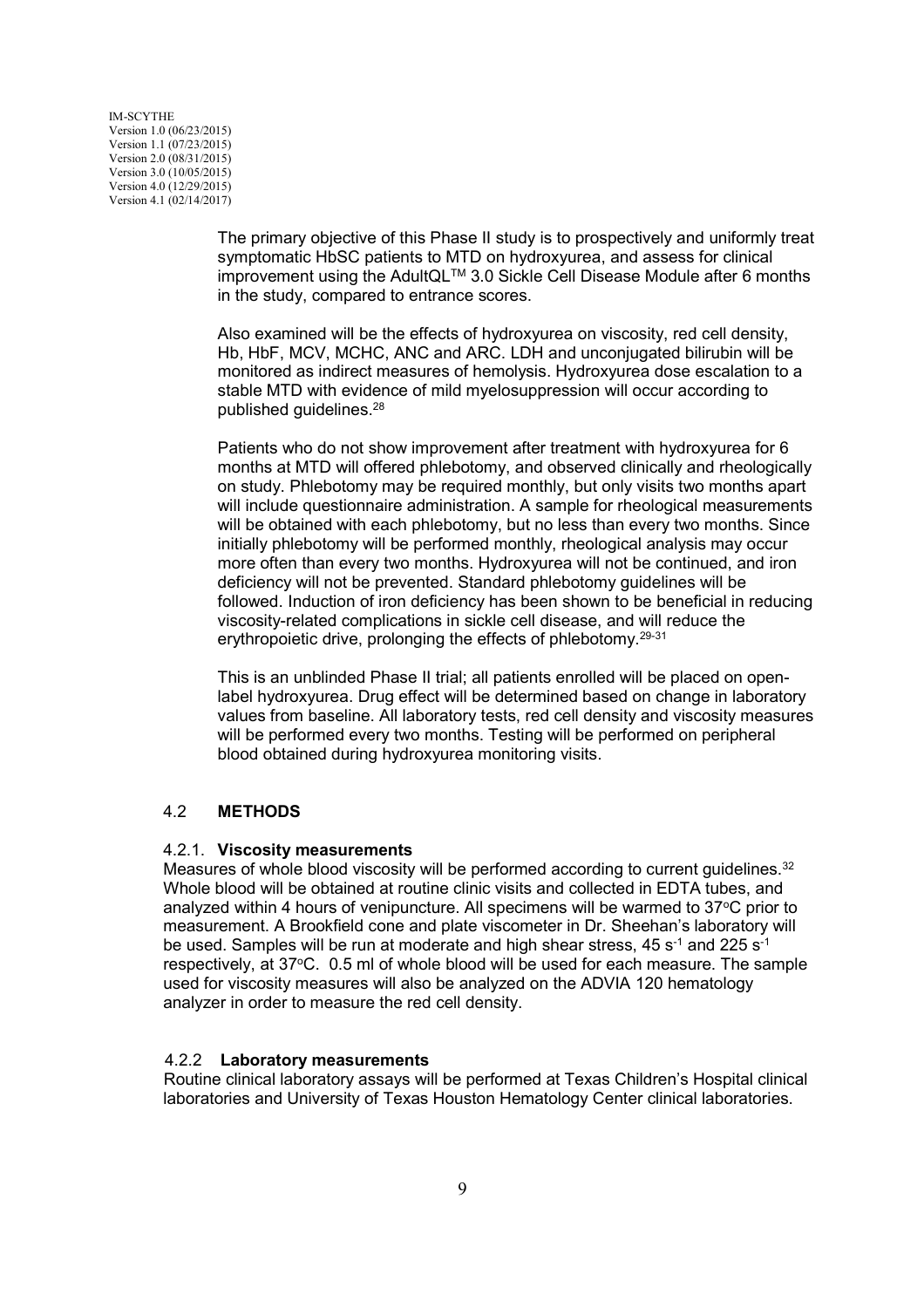> Research lab assays will be performed in Dr Sheehan's laboratory. ADVIA and measurements will be used for research purposes only, to determine red cell density.

#### 4.2.3. **Studies of phenotypic variability**

The HbF response will be evaluated as both a continuous and a categorical variable. Change in HbF at MTD will be analyzed as a continuous variable using linear regression analysis. Peripheral blood mononuclear cells will be isolated from 5mL venous blood, and genomic DNA will be purified using standard laboratory techniques. Small aliquots of DNA will then be tested for genetic variations that could modify the baseline and treatment HbF levels. Analyses will be performed to identify gene polymorphisms associated with HbF response and other laboratory and clinical variables.

#### 5.0 CLINICAL AND LABORATORY EVALUATIONS

Table 1: Study Roadmap

|                                                                                              | <b>Entry</b> | At MTD | <b>Every two</b><br>months | <b>Exit</b>  |
|----------------------------------------------------------------------------------------------|--------------|--------|----------------------------|--------------|
| AdultQL™ 3.0 Sickle<br><b>Cell Disease Module</b>                                            | $\mathsf{x}$ |        | X                          | $\mathsf{x}$ |
| X-rays of bilateral <sup>2</sup><br>shoulders and hips                                       | $\mathsf{x}$ |        |                            | X            |
| Retinal exam <sup>1</sup>                                                                    | $\mathsf{x}$ |        |                            | $\mathsf{x}$ |
| <b>Sensorineural</b><br>hearing test <sup>2</sup>                                            | $\mathsf{x}$ |        |                            | X            |
| <b>Genomic DNA</b><br>extraction from<br>peripheral blood                                    | $\mathsf{x}$ |        |                            |              |
| <b>RNA from peripheral</b><br>blood                                                          | $\mathsf{X}$ | X      |                            |              |
| <b>CBC with differential</b><br><b>ARC</b><br>Hemoglobin profile<br><b>CMP</b><br><b>LDH</b> | $\mathsf{x}$ |        | X                          | X            |
| Microalbumin $3$                                                                             | $\mathsf{x}$ |        |                            | X            |
| Rheological<br>measured                                                                      | X            |        | X                          | X            |
| Pregnancy testing <sup>5</sup>                                                               | X            |        | X                          | X            |

1. May be obtained up to 2 months after enrollment

2. Optional exam (voluntary assessment)

3. If abnormal at study entry, microalbumin will be checked at every study visit4.May be performed with each phlebotomy, no less than every two months, but potentially monthly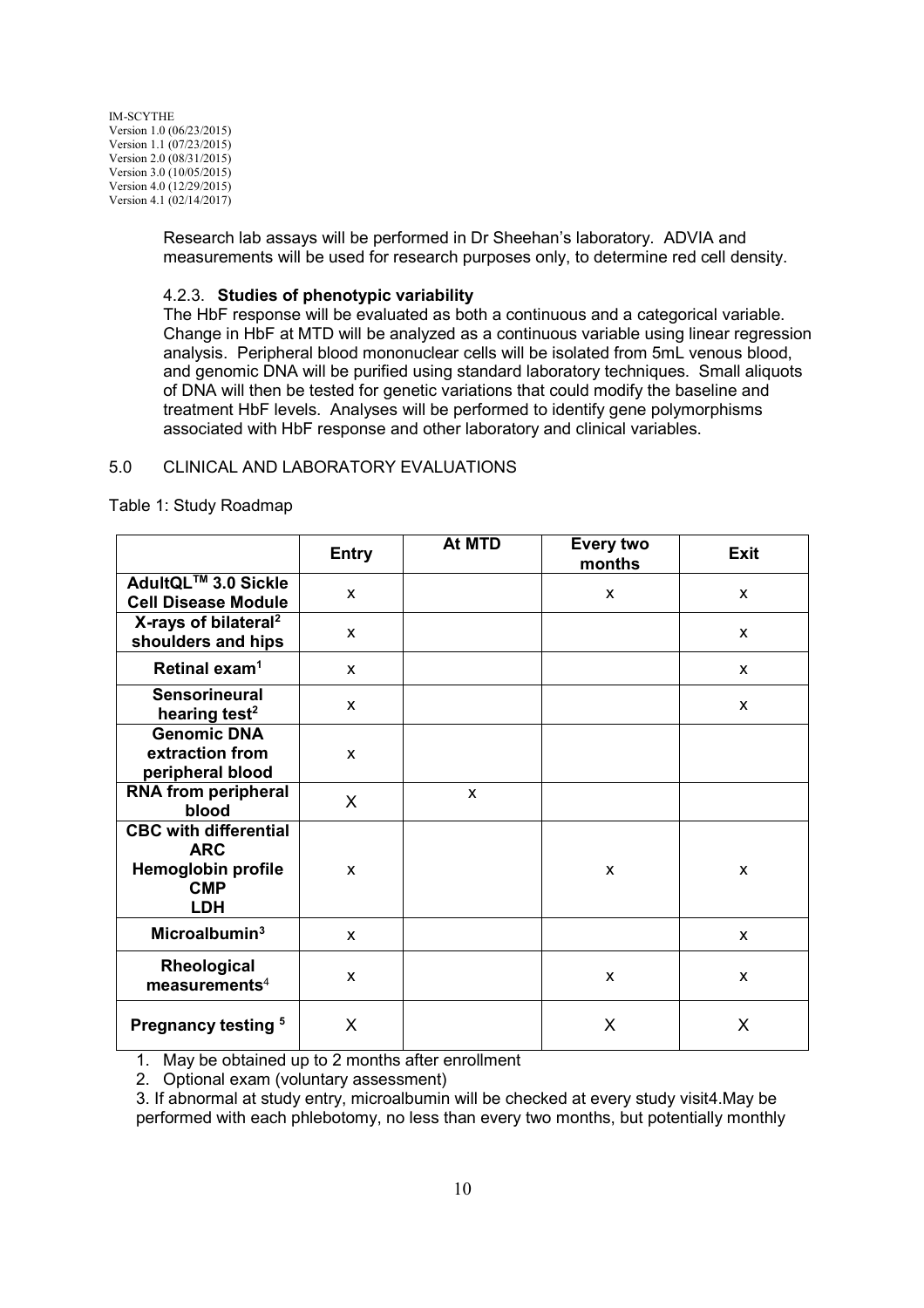> 5. Only for female subjects who are sexually active and do not report a highly effective method for contraception

#### **Hydroxyurea Dosing Parameters:**

**Initiation:** Initiate hydroxyurea at 10 mg/kg daily, with the exact dose rounded up or down to the nearest practical dose based on formulation. The actual starting dose should be within 2.5 mg/kg of the calculated 10 mg/kg dose.

**Dose escalation:** Escalate HU dose by 5 mg/kg/day every 8 weeks up to a maximum dose of 35 mg/kg/day if blood counts meet escalation criteria (see table below).

**Response to Toxicity:** If one or more blood counts fall into the toxic range, stop hydroxyurea and recheck blood counts weekly. Restart hydroxyurea at the same dose if the affected blood counts recover within 1 week. Reduce hydroxyurea dose by 2.5 mg/kg if toxicity persists for more than 1 week or if there is a previous history of toxicity at the current dose.

| <b>Laboratory value</b> | <b>Toxicity Criteria (Any)</b> | <b>Escalation Criteria</b><br>(All Must be Met) |
|-------------------------|--------------------------------|-------------------------------------------------|
| ANC (per ul)            | $ $ < 1000                     | > 3000                                          |
| ARC (per ul)            | < 70,000                       | > 100,000                                       |
| Platelets (per µl)      | $\ge 70,000$                   | > 100.000                                       |

#### **Table 2: Criteria for Hydroxyurea escalation and cessation**

### **Definition of MTD:**

Dose of hydroxyurea at which ANC is between 1000 and 3000/μl, OR ARC is between 70,000 and 100,000/μl, or platelet count is between 70,000 and 100,000/μl on CBC. **Determination of MTD and Dose Adjustments:**

Subjects will be followed for a minimum of eight weeks after initiation and each dose adjustment to determine if they meet criteria for MTD at this dose. **The definition of MTD for study purposes will be the dose at which the subject maintains an ANC, ARC, or platelet count in the target range (defined in Table II) over one CBC check performed at eight weeks after the last dose adjustment.**

If criteria for toxicity are met, treatment will be suspended for one week and will then be resumed at the same dose after count recovery is documented. If toxicity persists past one week or if it occurs more than once at the same dose, therapy will be suspended until count recovery and will then be restarted at a dose 2.5 mg/kg less than the prior dose.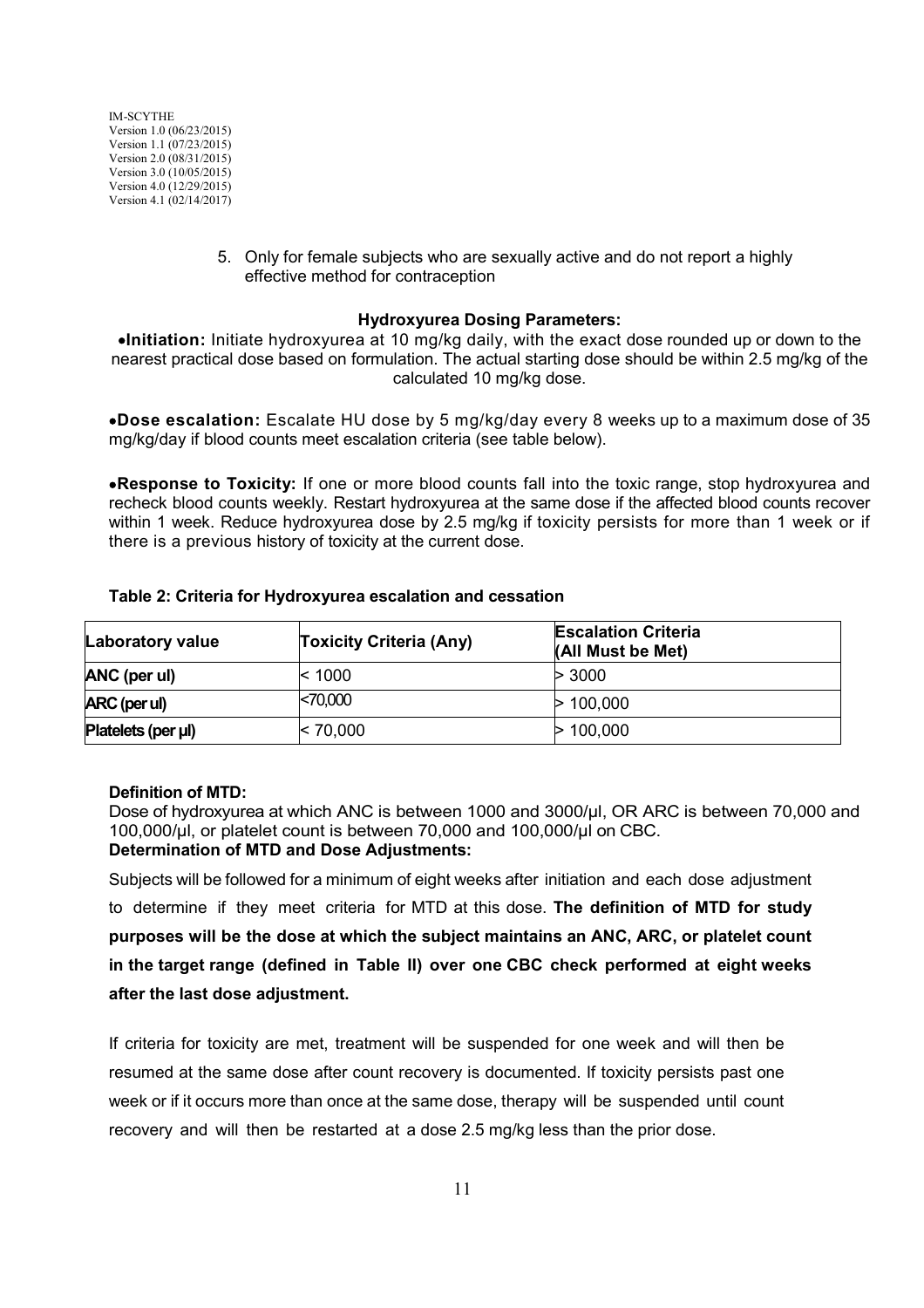> Any deviations from this dose adjustment regimen, including suspension of therapy, dose reduction, or dose escalation, that do not meet the criteria detailed above must be reviewed with the study P.I. before being put into effect. Certain circumstances will be considered as grounds for such deviations without being considered a violation of study procedures:

> (1) In consultation with the study P.I., the subject's primary clinician may choose not to escalate the hydroxyurea dose despite 8-10 weeks of therapy at the current dose and CBC parameters meeting criteria for escalation if the trajectory of changes in the subject's CBC parameters (a rapid rise in MCV; a rapid drop in ANC, ARC, or platelet count) suggests that the subject would not tolerate further dose escalation. In this situation, the primary clinician, after consultation with the study PI, may choose to observe the subject at the current dose for an additional four weeks before escalating therapy.

> (2) In consultation with the study P.I., the subject's primary clinician may choose not to escalate the hydroxyurea dose despite 8-10 weeks of therapy at the current dose and CBC parameters meeting criteria for escalation if there is evidence of non-adherence to therapy over this period. In this circumstance, the primary clinician must discuss the importance of adherence with the subject and re-evaluate the suitability of dose escalation after an additional four weeks of therapy at the current dose.

> (3) In the event of significant illnesses such as severe systemic infection, acute renal insufficiency or hepatic dysfunction, acute gastroenteritis, or other significant illnesses, the primary clinician may decide, in consultation with the study P.I., to suspend therapy or delay a scheduled dose escalation until the acute illness has resolved.

The reasons for and duration of any deviations from the scheduled dose escalation protocol should be clearly documented. In all cases, a lack of dose escalation over a 12-14 week period should lead to a review of the subject's status and suitability for continued participation in the study.

#### **Indications for Initiation of Phlebotomy:**

AdultQLTM 3.0 Sickle Cell Disease Module score after 6 months of hydroxyurea therapy at MTD unchanged or reduced compared to baseline.

**Phlebotomy Schedule:** The first phlebotomy volume will be 7 ml/kg, but may be increased to 10 ml/kg to obtain the target Hb of 9-10 g/dL. Initially, phlebotomy is to be performed monthly. If Hb is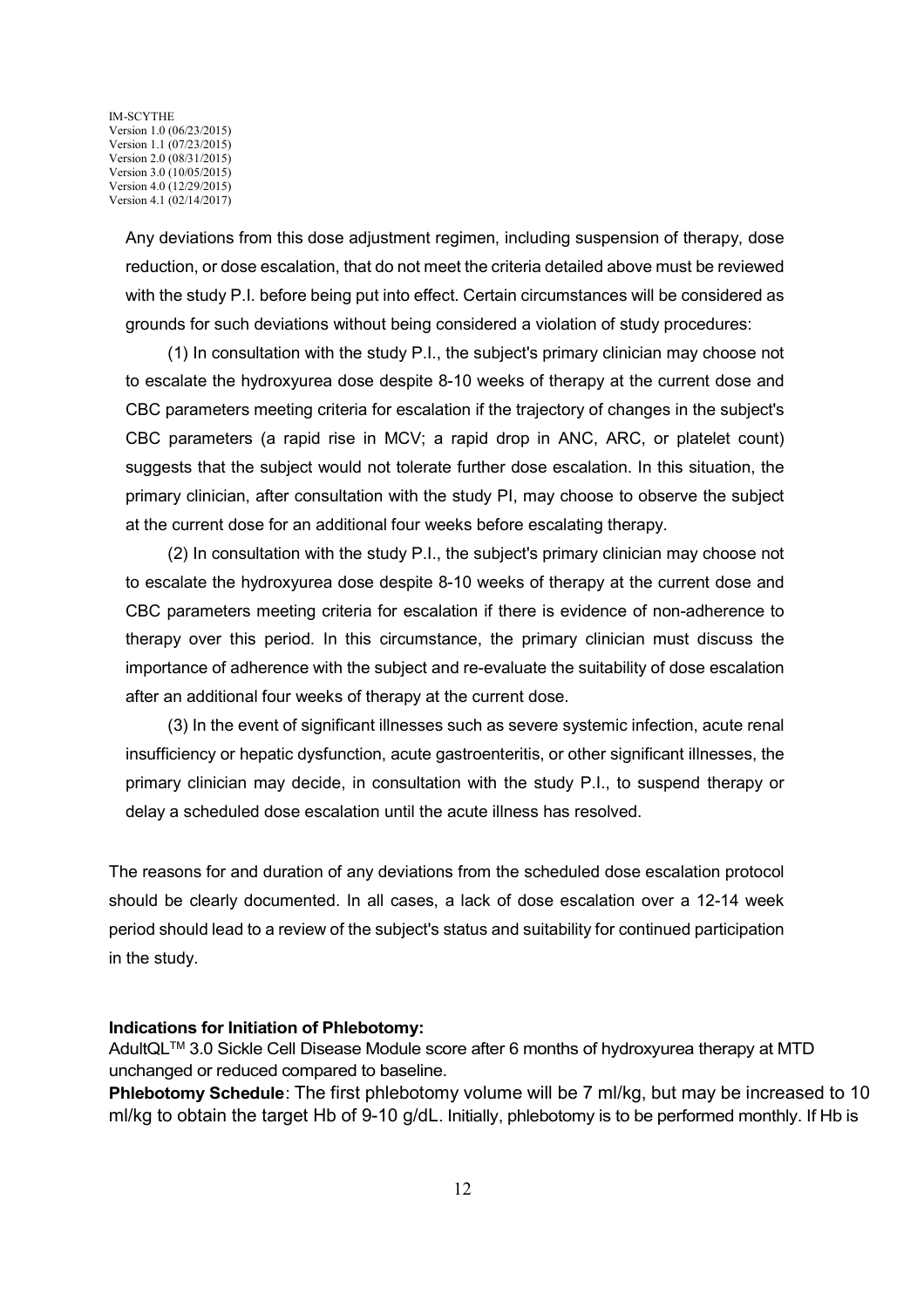≤9.0 g/dL on a phlebotomy visit, phlebotomy will not be performed, and phlebotomy visits will be spaced 2 months (8 weeks) apart.

## 5.1 **Special Instructions for Evaluations**

Whole blood viscosity measures will be performed on blood collected in EDTA vacutainer tubes, on a Brookfield cone and plate viscometer. Measures will be taken no more than 4 hours after sample collection, at shear rates of 45 and 225  $s<sup>-1</sup>$ . Red cell density will be obtained using an ADVIA hematology analyzer. Red cell deformability will be measured with a RheoScan ektacytometer. Microfluidics will be analyzed with an artificial microfluidics network, proprietary design of Dr. Shevkoplyas.33-35 All necessary equipment is present in the PI, Dr. Sheehan's laboratory, located on the 10<sup>th</sup> floor of the Feigin Center, or in the Shevkoplyas laboratory in the Biomedical Engineering department at University of Houston.

5.1.1 Laboratory Evaluations: All laboratory testing, except whole blood viscosity and red cell density, are currently obtained as a part of routine clinical management every 2 months in patients with SCD who are initiating hydroxyurea therapy.

Vital Signs, weights and measures will be recorded during the subject's participation in the study. Results of laboratory studies for all study participants will be collected in the study database for future analysis.

The PI, Dr. Sheehan, will receive DNA samples and laboratory data from study participants with HbSC disease enrolled on the IRB approved study at the University of Texas Houston Hematology Center.

DNA samples will be coded by researchers at the University of Texas Houston Hematology Center to preserve anonymity prior to distribution to BCM. The samples will be transferred, evaluated and stored in Dr. Sheehan's laboratory. Once the coded samples have been obtained from the University of Texas Houston Hematology Center the BCM investigator will perform experimental rheology lab tests of viscosity and percent dense cell measurements, and all the data analysis. The Shevkoplyas lab will perform ektacytometry and artificial microvascular network analyses.

### 5.2 **Medical Record Review**

Study personnel at Texas Children's Hospital/Baylor College of Medicine and the University of Texas Houston will review the subject's medical record to abstract results of the above tests that have been done as routine care prior to participating in this study. Results will be considered to be baseline (pre-therapy) data for the purpose of this protocol if they were obtained within 12 months of hydroxyurea treatment initiation. Texas Children's Hospital/Baylor College of Medicine and University of Texas Houston Hematology Center healthcare providers and study personnel will have access to subject's past medical history.

Confidentiality Protocol Accession Numbers assigned in the Patient and Protocol Management (PPM) will be used in place of an identifier such as a medical record number. No research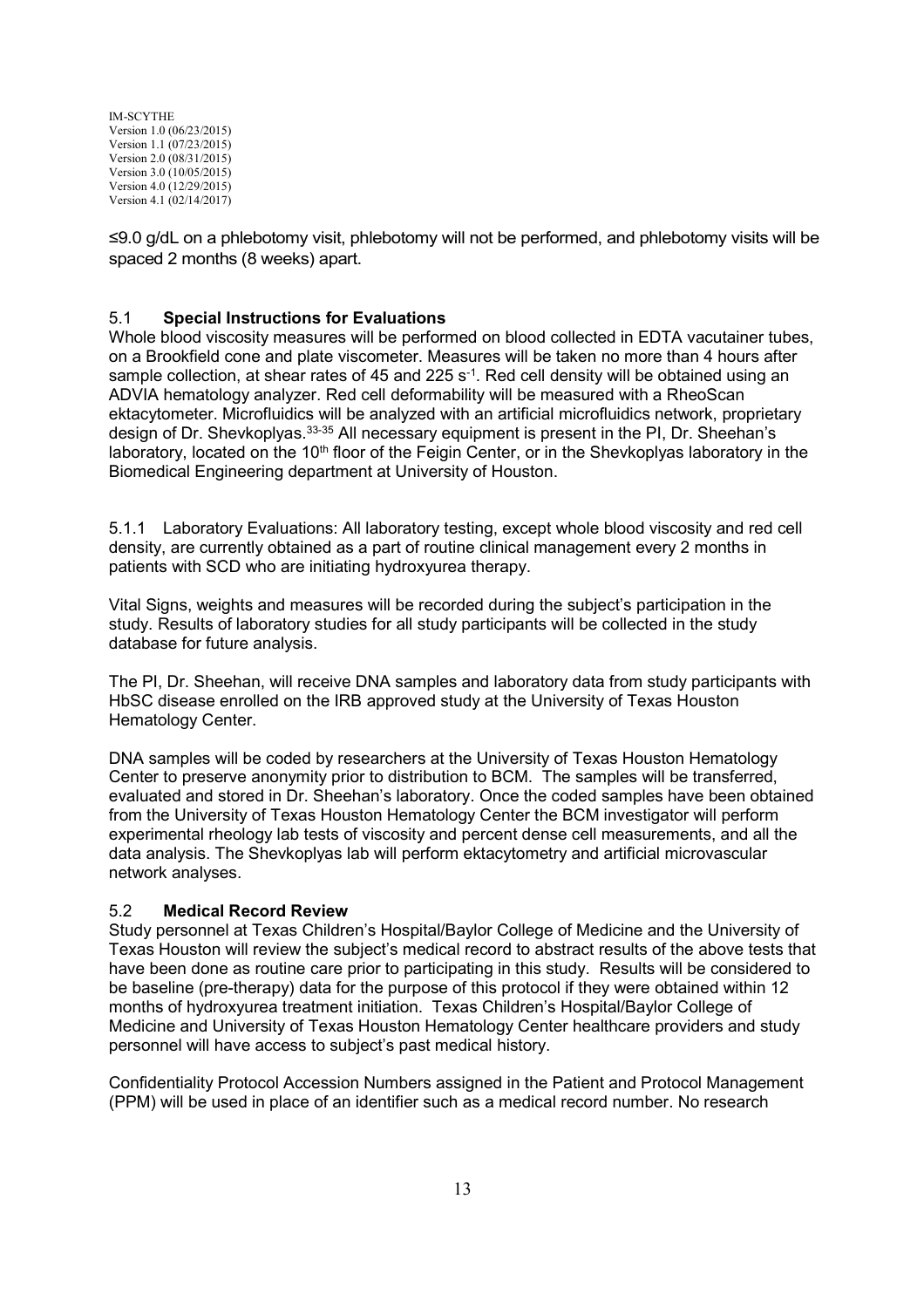participant names will be recorded on documents used in data analysis, or used on any documents submitted for publication of study results.

Clinical data will be transcribed from source documents directly into an electronic database. This database will be password protected and accessible only to the Principal Investigator and her designated staff.

Additionally, we would like to monitor significant clinical events on an ongoing basis. Key areas to be collected include information such as: 1) pain episodes 2) acute chest syndrome 3) stroke or transient ischemic attacks, 4) acute splenic sequestration, 5) death.

These clinical complications are part of the sickle cell disease process, and have not been linked to hydroxyurea use. Development of these complications will not prompt removal from the hydroxyurea arm of the study. Since there is a correlation between stroke and more severe anemia in HbSS, development of a stroke or TIA will prompt removal from the study if the patient is on the phlebotomy arm.

Specific diagnoses, rather than signs or symptoms will be recorded whenever possible.

#### 5.3 **Off-Study Evaluations**

No off-study evaluations are planned.

- 6.0 OUTCOME MEASURES
	- 6.1 AdultQLTM Sickle Cell Module scores
	- 6.2 Whole blood viscosity
	- 6.3 Red cell density
	- 6.4 Red cell deformability
	- 6.5 Transit time through and artificial microfluidics network
	- 6.6 Expression level changes due to hydroxyurea therapy
	- 6.7 Laboratory analysis
	- 6.8 Observed disease related complications during study period, compared to same duration of time immediately preceding study entry.
	- 6.9 Variability in Hydroxyurea Response: The genetic basis for hematological variability of HbF induction for patients receiving hydroxyurea therapy at maximum tolerated dose (MTD) will be assessed, through collection of genomic DNA, which will be submitted for whole exome sequencing under NHGRI U54HG003273. This sequencing information may also be used to investigate associations between variants and disease related complications.

#### 7.0 CRITERIA FOR REMOVAL FROM PROTOCOL AND OFF-STUDY CRITERIA

- 7.1 Off-Study Criteria
	- 1) Subject decides to no longer participate in the study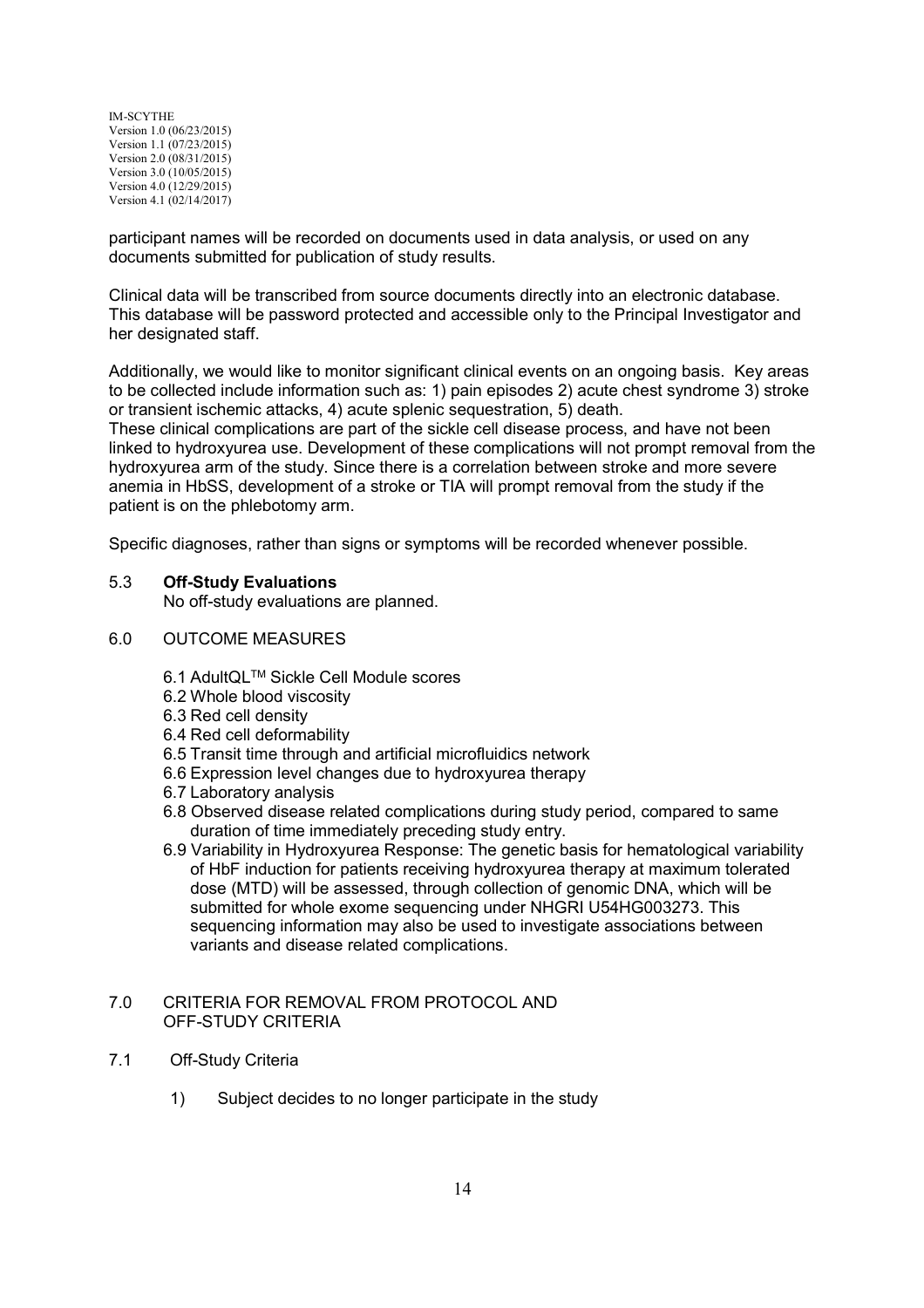- 2) Pregnancy
- 3) Investigators may discontinue any subject at their discretion, if in their professional opinion, the subject's health, safety, and/or well-being is threatened by continued participation in the study.
- 4) Subject decides to stop hydroxyurea treatment permanently
- 5) Lost to follow-up—a letter will be sent to the last known address of study participants who are lost to follow up informing them that they are being taken off-study.
- 6) Death

#### 8.0 SAFETY AND ADVERSE EVENT REPORTING REQUIREMENTS

Subjects on study will have scheduled clinic visits every two months, and laboratory evaluations throughout the period of dose titration to MTD and clinical observation, totaling a minimum of 12 months. Patients requiring more than 6 months to reach MTD will have the duration of study increased to permit 6 months observation at MTD. HbSC patients often reach MTD at significantly lower doses of hydroxyurea that HbSS, hastening achievement of MTD, often at 15-20 mg/kg/day. Placement on phlebotomy will extend the study by an additional 6 months to permit 6 months observation on this therapy.

During study visits, patients will be closely monitored for any clinical or laboratory evidence of toxicity associated with hydroxyurea or phlebotomy. All toxicities and adverse events will be scored utilizing criteria listed in the Common Terminology Criteria for Adverse Events (CTCAE) version 4.0 and toxicities ≥ grade 3 will be included in the visit data collection. Further assessment, testing, and interventions for any adverse events, including hydroxyurea dose reduction or interruption of therapy, will be performed according to section 5.0, Response to Toxicity. Subjects with severe (grade 3 or worse) toxicities or adverse events will be reviewed in detail by the study P.I. in conjunction with the Study Coordinator and primary clinician and will be considered for termination from the study. The Principal Investigator will provide a Continuing Review Report to the Baylor College of Medicine IRB at least annually. In addition, all serious adverse events and UPIRSOs that meet reporting criteria as defined by the BCM IRB will be submitted to the BCM IRB per their policy. Expected adverse events will not be reported. Adverse events related to loss of confidentiality will be reported.

All safety data collected on study participants will be reviewed by the Texas Children's Non-Cancer Data Review Committee (TXCH DRC).

### 9.0 DATA COLLECTION, STUDY MONITORING, AND CONFIDENTIALITY

Data collection and data management for this investigation will be conducted through the BCM Department of Pediatrics, Section of Hematology-Oncology. Co-investigators assigned to this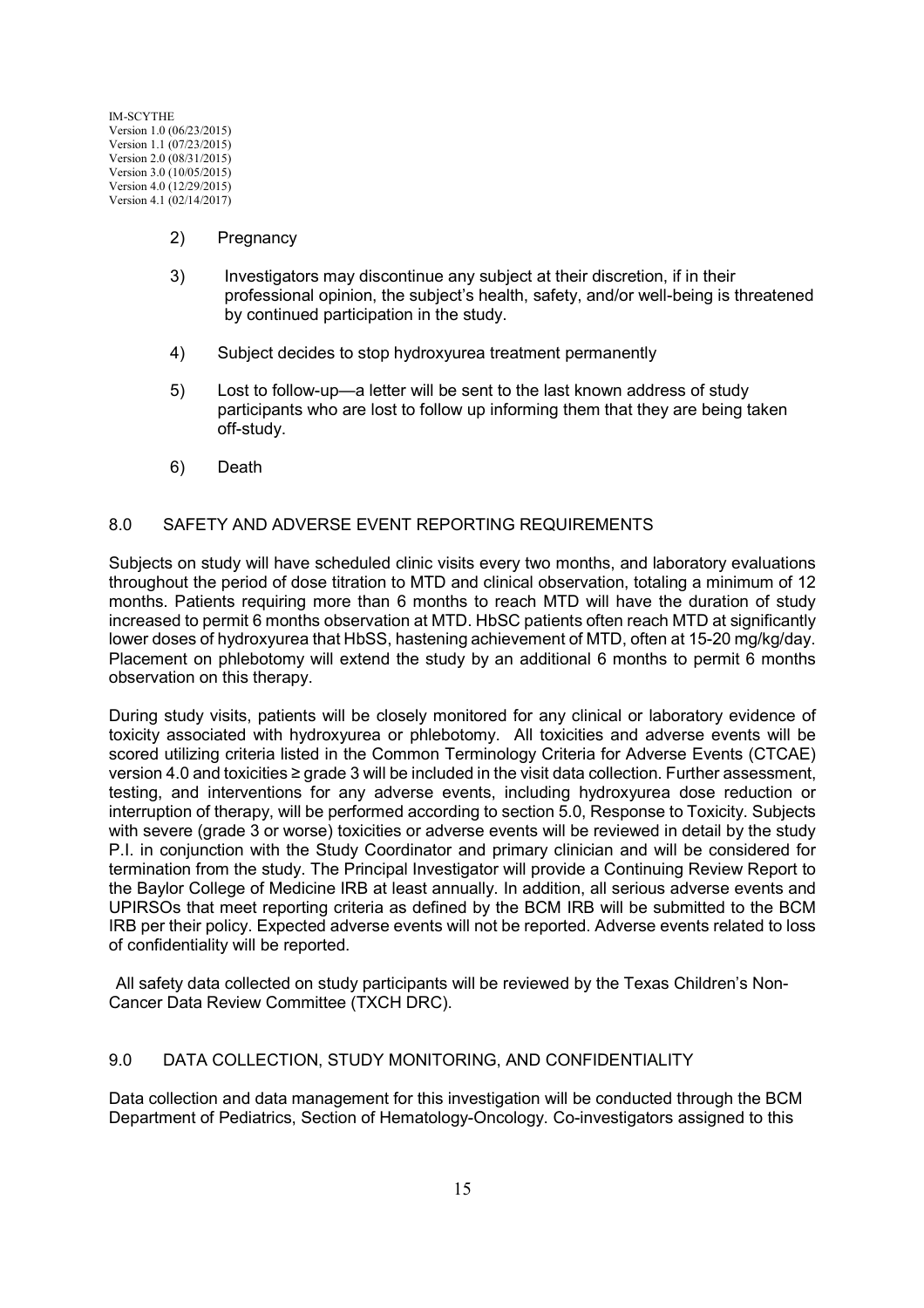protocol will be responsible for assisting the PI in assuring protocol compliance as well as reviewing, transcribing and tracking of all clinical and safety related data. All co-investigators will receive Human Subjects Protection training with appropriate annual updates as required.

Each subject's medical record will be reviewed and existing data will be collected that is relevant to this study.

Clinical data will be transcribed from source documents directly into an electronic database. This database will be password protected and accessible only to the Principal Investigator and her designated staff.

#### Confidentiality

Protocol Accession Numbers assigned in the Patient and Protocol Management (PPM) will be used in place of an identifier such as a medical record number. No research participant names will be recorded on documents used in data analysis, or used on any documents submitted for publication of study results.

#### 9.1 Potential Risks

All patients in this study will be on hydroxyurea, which has repeatedly been shown to be safe and cause minimal side effects in patients with sickle cell disease when appropriately monitored. The most common side effects associated with hydroxyurea therapy are a drop in infection fighting cells, or white blood cells, platelets, which help the blood clot, stomach discomfort, skin discoloration or roughness, and mild hair loss. Most patients taking hydroxyurea do not experience these symptoms when dosed appropriately.

Potential risks include the risks associated with phlebotomy, which will be minimized by the use of careful sterile technique when drawing blood from peripheral veins or venous access lines that are already in place. The blood volume (total 6 mL per sampling point) being procured for this study is well within our local institutional guidelines for maximal volume allowed.

Subjects may risk loss of confidentiality pertaining to protected health information obtained during the study. To minimize this risk, these data will be collected and stored using coded identifiers, locked storage facilities and password-protected databases, each accessible only to the investigators.

There exists a small potential for special risks to privacy relevant to the collection and storage of specimens for DNA, and the planned posting of coded genomic sequences to dbGaP. As the study of these specimens will be restricted solely to identify gene polymorphisms in low versus high Hydroxyurea responders, and stored samples will be labeled only by coded identifiers, these special risks will be minimized.

### 10.0 STATISTICAL CONSIDERATIONS

The primary outcome measure of interest is the change in AdultQL™ 3.0 Sickle Cell Disease Module 3.0 Sickle Cell Disease Module score after 6 months of hydroxyurea therapy at MTD compared with baseline. Previous research suggests that the standard deviation (SD) of scores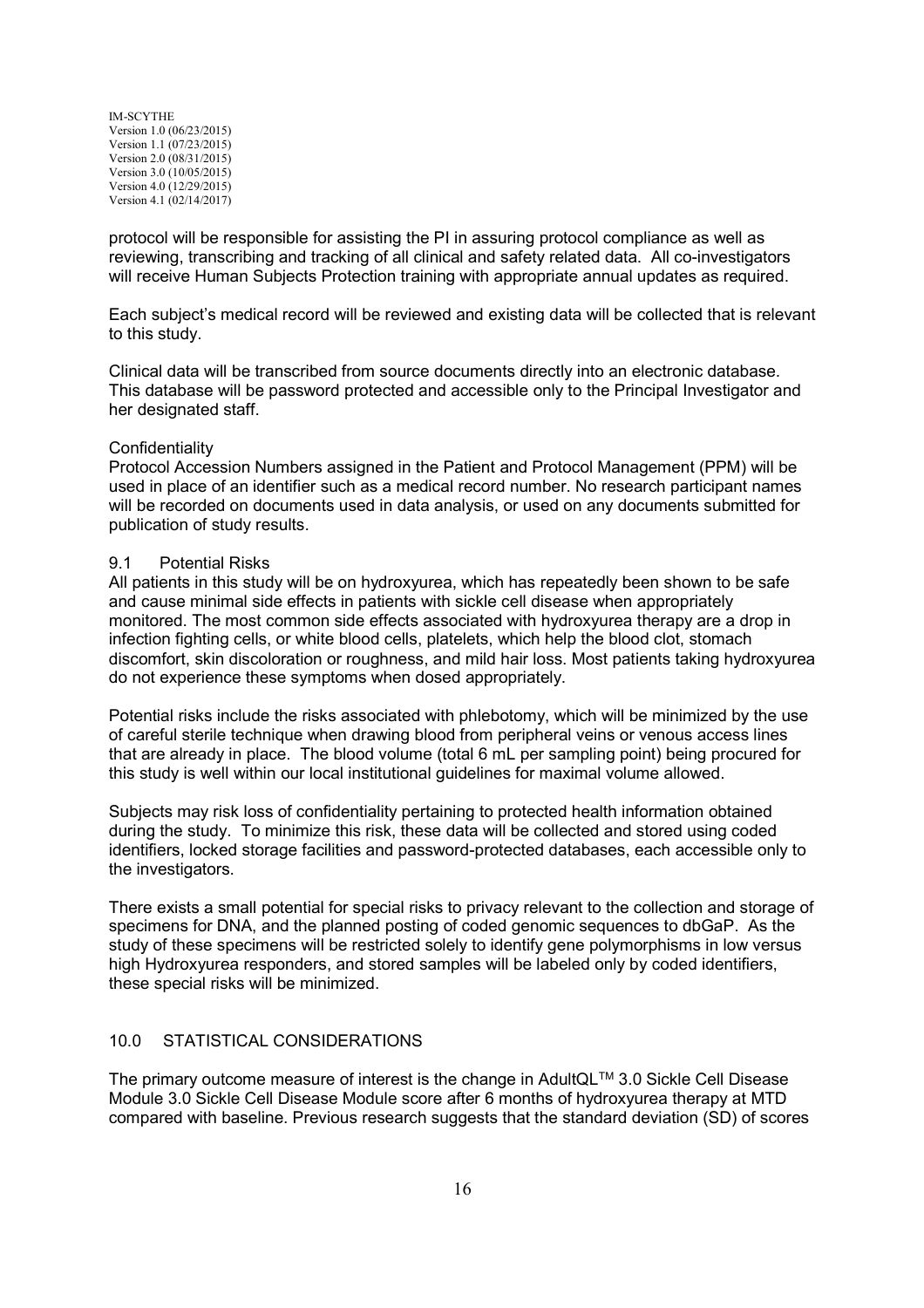is expected to be about 20 points. $36$  Assuming SD=20 at each time point and a correlation between repeated measures of 0.50, a sample size of 34 subjects would be required to detect a 10 point change in scores after 6-months of hydroxyurea therapy at MTD versus baseline with 80% power using a two-sided, paired t-test. Therefore, a total of 41 subjects will be recruited for this study to allow for a 20% attrition rate. Baseline patient characteristics will be summarized by means with standard deviations, medians with  $25<sup>th</sup>$  and  $75<sup>th</sup>$  percentiles or frequencies with percentages as appropriate.

A two-sided, paired t-test will be used to test the primary null hypothesis that there is no change in AdultQLTM 3.0 Sickle Cell Disease Module 3.0 Sickle Cell Disease Module score at 6-months of hydroxyurea therapy at MTD versus baseline. Statistical significance will be assessed at the 0.05 level. This hypothesis will also be tested using a general linear mixed model. The mixed model will use all available data, include a fixed effect for time (discrete) and will assume an unstructured matrix of correlated error terms. Approximate normality will be qualitatively assessed using quantile-quantile plots, and data transformations will be used if required. The mixed model will also be used to explore associations between the primary outcome measure and baseline characteristics, simultaneously adjusting for time. A similar mixed model will also be used to simultaneously assess differences from baseline at all repeated, q2 months time points up to 12 months post-study entry. P-values will be adjusted using Holm's step-down Bonferonni correction, and statistical significance will be assessed at the 0.05 corrected level.

Secondary outcome measures, including viscosity, %DRBC, red cell deformability, transit time through an artificial microfluidics network, Hb, HbF, MCV, MCHC, ANC, ARC, LDH and unconjugated bilirubin will be similarly assessed. The proportion of patients requiring phlebotomy will be estimated with 95% exact, binomial confidence intervals. Summary statistics for baseline characteristics will also be stratified by phlebotomy group. Univariable analysis will compare baseline characteristics between groups using independent, two-sample t-tests, Wilcoxon rank sum test, or Fisher's exact test as appropriate. A multiple logistic regression model will be used to estimate odds ratios with 95% confidence intervals comparing patients requiring phlebotomy versus those who do not require the procedure.

Subjects who stop HU therapy for any reason (e.g., pregnancy, toxicity, SCD complications requiring other intervention, non-adherence to medication dosing, patient or family's request to discontinue therapy) will be considered off-therapy. Subjects who miss two or more follow-up evaluations will be sent a letter indicating that they are "off-study".

Phlebotomy will be offered to patients who do not show improvement in QoL scores after 6 months of hydroxyurea therapy at MTD. All primary and secondary outcome measures will be assessed as described above. It is not known how many patients will meet criteria for phlebotomy. Patients who meet criteria for phlebotomy may refuse phlebotomy, and elect to exit the study or remain in the study on hydroxyurea therapy. Statistical analysis and calculation of power needed to see effect therefore cannot be calculated. Inclusion of phlebotomy will allow us to obtain preliminary data needed to design a clinical trial to assess phlebotomy therapy in HbSC individuals who do not experience clinical improvement on hydroxyurea.

Whole exome sequencing will be performed on genomic DNA. Samples will be included in a larger study of genetic variants involving pediatric and adult SCD genomes associated with HbF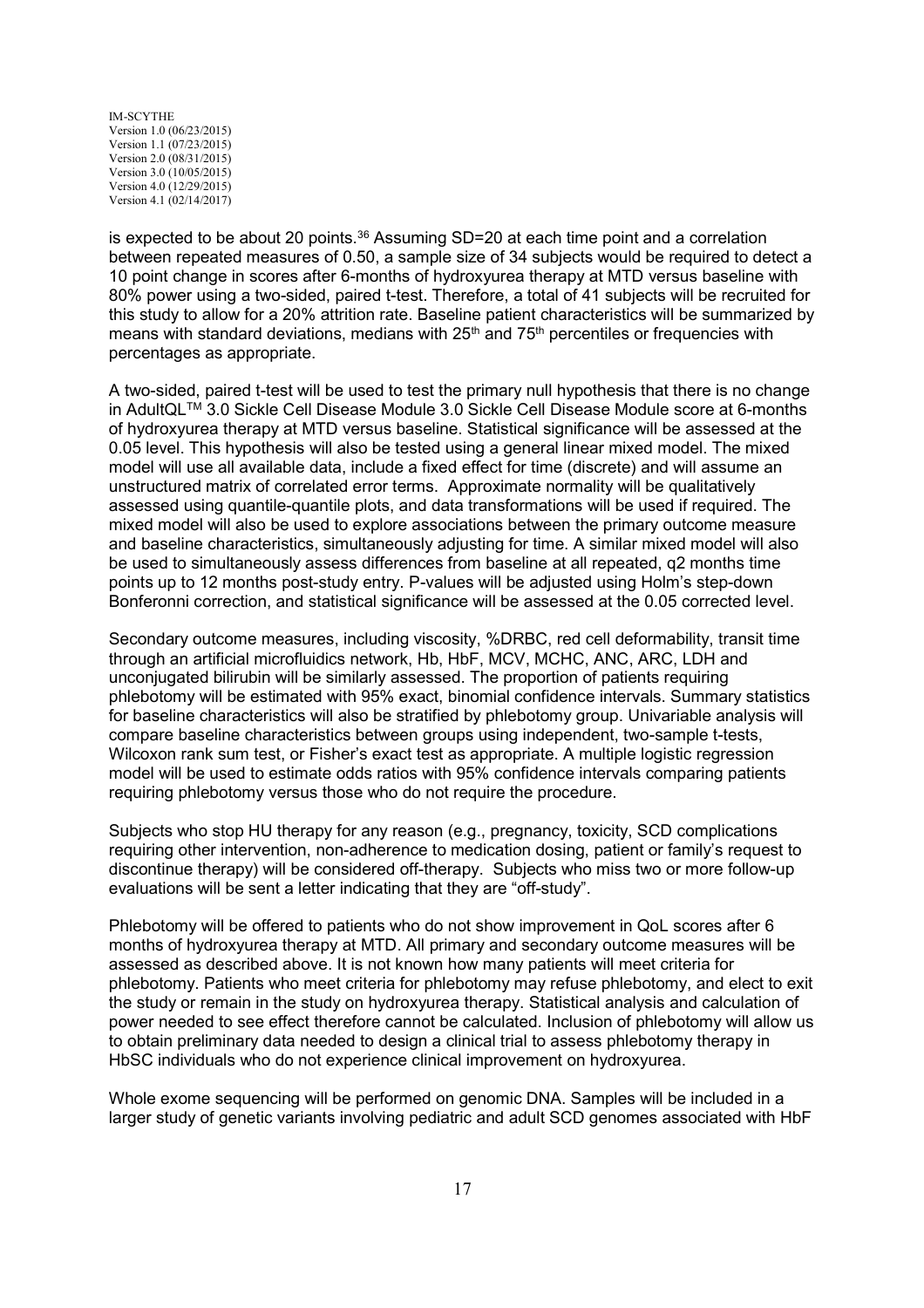levels at baseline and HbF levels at hydroxyurea MTD already underway (H31356). Linear regression analysis and T1 gene based testing will be performed for each variable, with genotype and age as an independent variables. Whole genome analysis may be performed in the future.

RNA will be obtained from CD71+ cells at baseline and at MTD. RNASeq will be performed on study samples, as well as HbSS samples collected on protocol H35374. Fractional counts will be quantile-normalized followed by t-test for change in expression between paired samples prehydroxyurea and at MTD.

We will identify individual transcripts, splice isoforms, allele-specific effects and gene networks that are altered by hydroxyurea, and the association between the degree or type of alteration and HbF response to hydroxyurea. We will also compare expression levels at baseline between individuals, to determine if expression levels differ between individuals with higher or lower endogenous HbF levels.

## 11.0 OBTAINING INFORMED CONSENT

The process of obtaining informed consent will follow UT institutional guidelines. Informed consent will be obtained by the attending physician or his/her designee. After the diagnosis of HbSC is confirmed and the research participant is deemed eligible, consent will be obtained from the patient . Informed consent will be obtained prior to administration of the AdultQLTM 3.0 Sickle Cell Disease Module questionnaire. If the subject has a score >80, they may still enroll on the trial, and be analyzed for secondary endpoints. They will be excluded from analysis of the primary endpoint.

### 12.0 STUDY DURATION

This protocol describes a planned 12 months of therapy. Patients requiring more than 6 months to reach MTD will have the duration of study increased to permit 6 months observation at MTD. Placement on phlebotomy will extend the study by an additional 6 months.

At the end of this period, study participants on hydroxyurea, on phlebotomy, or on no disease specific therapy will be asked if they would like to participate in a 2 year observation period. In this observation period, the laboratory tests and AdultQL™ 3.0 Sickle Cell Disease Module scores that were obtained every two months during the planned12 months of the study will be administered at each clinic visit, scheduled according to clinic guidelines and individual need.

### 13.0 REFERENCES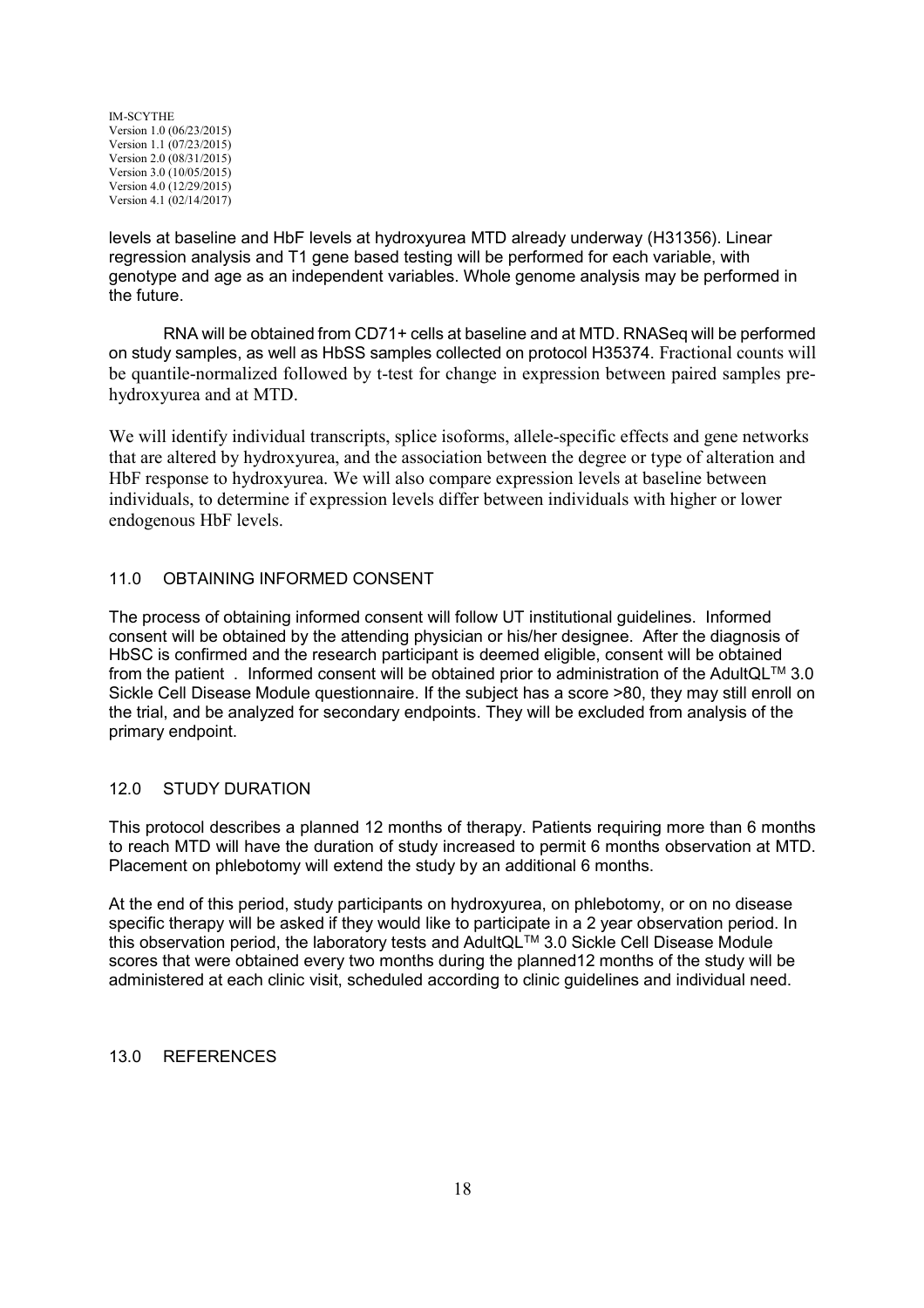- 1. Powars DR, Hiti A, Ramicone E, Johnson C, Chan L. Outcome in hemoglobin SC disease: a four-decade observational study of clinical, hematologic, and genetic factors. Am J Hematol 2002;70:206-15.
- 2. Sofat R, Casas JP, Webster AR, et al. Complement factor H genetic variant and agerelated macular degeneration: effect size, modifiers and relationship to disease subtype. International journal of epidemiology 2012;41:250-62.
- 3. Miller MK, Zimmerman SA, Schultz WH, Ware RE. Hydroxyurea therapy for pediatric patients with hemoglobin SC disease. J Pediatr Hematol Oncol 2001;23:306-8.
- 4. Motulsky AG. Frequency of sickling disorders in U.S. blacks. N Engl J Med 1973;288:31-3.
- 5. Fabry ME, Kaul DK, Raventos-Suarez C, Chang H, Nagel RL. SC erythrocytes have an abnormally high intracellular hemoglobin concentration. Pathophysiological consequences. J Clin Invest 1982;70:1315-9.
- 6. Morse PD, 2nd, Warth JA. Direct measurement of the internal viscosity of sickle erythrocytes as a function of cell density. Biochimica et biophysica acta 1990;1053:49- 55.
- 7. Barbedo MM, McCurdy PR. Red cell life span in sickle cell trait. Acta haematologica 1974;51:339-43.
- 8. Serjeant BE, Mason KP, Acheson RW, Maude GH, Stuart J, Serjeant GR. Blood rheology and proliferative retinopathy in homozygous sickle cell disease. The British journal of ophthalmology 1986;70:522-5.
- 9. Lemonne N, Lamarre Y, Romana M, et al. Impaired blood rheology plays a role in the chronic disorders associated with sickle cell-hemoglobin C disease. Haematologica 2014;99:74-5.
- 10. Charache S, Terrin ML, Moore RD, et al. Effect of hydroxyurea on the frequency of painful crises in sickle cell anemia. Investigators of the Multicenter Study of Hydroxyurea in Sickle Cell Anemia. N Engl J Med 1995;332:1317-22.
- 11. Steinberg MH, Barton F, Castro O, et al. Effect of hydroxyurea on mortality and morbidity in adult sickle cell anemia: risks and benefits up to 9 years of treatment. JAMA 2003;289:1645-51.
- 12. Charache S, Dover GJ, Moore RD, et al. Hydroxyurea: effects on hemoglobin F production in patients with sickle cell anemia. Blood 1992;79:2555-65.
- 13. Kinney TR, Helms RW, O'Branski EE, et al. Safety of hydroxyurea in children with sickle cell anemia: results of the HUG-KIDS study, a phase I/II trial. Pediatric Hydroxyurea Group. Blood 1999;94:1550-4.
- 14. Wang WC, Wynn LW, Rogers ZR, Scott JP, Lane PA, Ware RE. A two-year pilot trial of hydroxyurea in very young children with sickle-cell anemia. J Pediatr 2001;139:790-6.
- 15. Schroeder WA, Powars DR, Kay LM, et al. Beta-cluster haplotypes, alpha-gene status, and hematological data from SS, SC, and S-beta-thalassemia patients in southern California. Hemoglobin 1989;13:325-53.
- 16. Lee K, Prehu C, Merault G, et al. Genetic and hematological studies in a group of 114 adult patients with SC sickle cell disease. Am J Hematol 1998;59:15-21.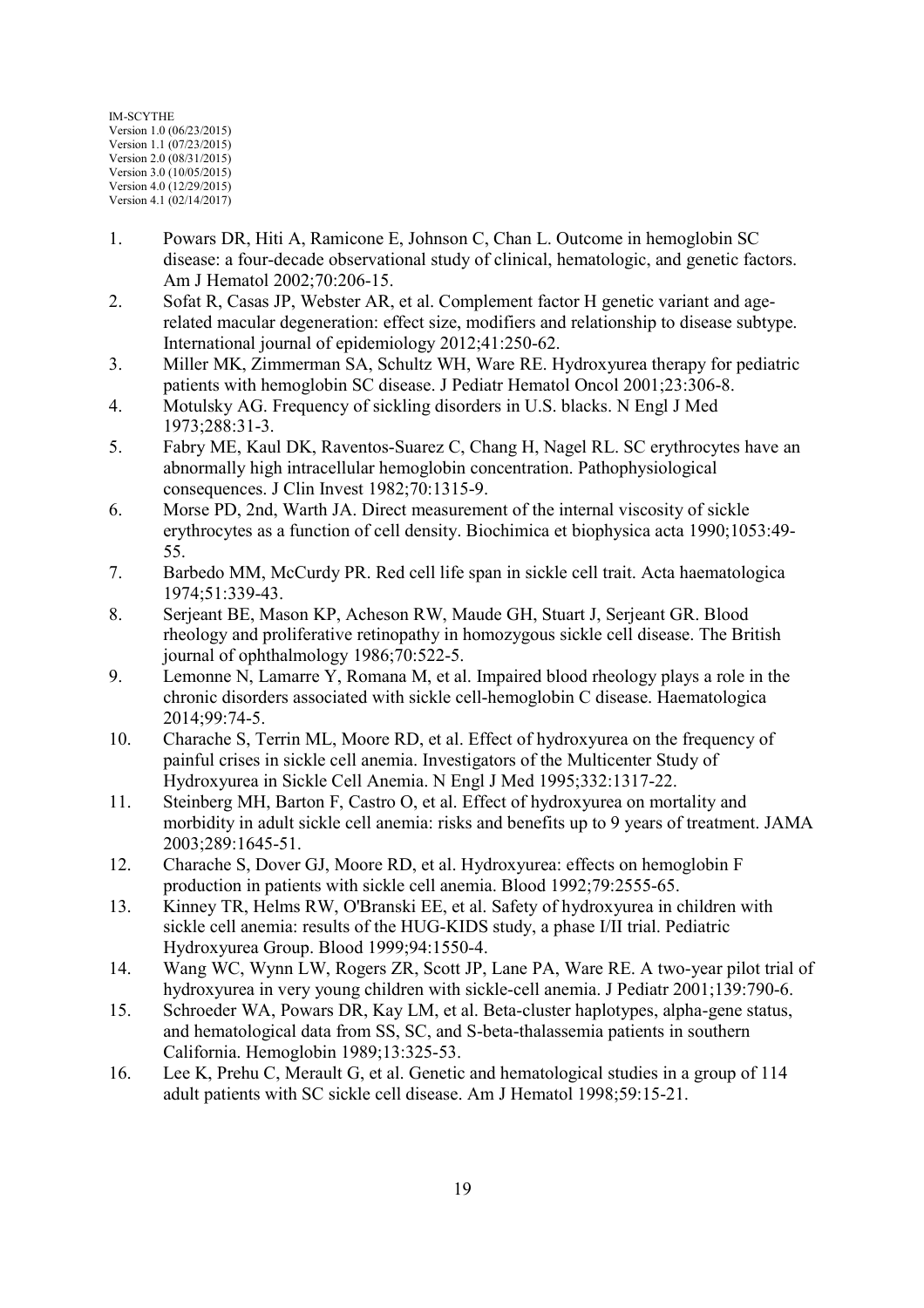- 17. Iyer R, Baliga R, Nagel RL, et al. Maximum urine concentrating ability in children with Hb SC disease: effects of hydroxyurea. Am J Hematol 2000;64:47-52.
- 18. Ware RE. How I use hydroxyurea to treat young patients with sickle cell anemia. Blood 2009;115:5300-11.
- 19. Wang W, Brugnara C, Snyder C, et al. The effects of hydroxycarbamide and magnesium on haemoglobin SC disease: results of the multi-centre CHAMPS trial. Br J Haematol;152:771-6.
- 20. Castro O, Brambilla DJ, Thorington B, et al. The acute chest syndrome in sickle cell disease: incidence and risk factors. The Cooperative Study of Sickle Cell Disease. Blood 1994;84:643-9.
- 21. Nebor D, Bowers A, Hardy-Dessources MD, et al. Frequency of pain crises in sickle cell anemia and its relationship with the sympatho-vagal balance, blood viscosity and inflammation. Haematologica;96:1589-94.
- 22. Platt OS, Thorington BD, Brambilla DJ, et al. Pain in sickle cell disease. Rates and risk factors. N Engl J Med 1991;325:11-6.
- 23. Phillips G, Jr., Coffey B, Tran-Son-Tay R, Kinney TR, Orringer EP, Hochmuth RM. Relationship of clinical severity to packed cell rheology in sickle cell anemia. Blood 1991;78:2735-9.
- 24. Alexy T, Sangkatumvong S, Connes P, et al. Sickle cell disease: selected aspects of pathophysiology. Clin Hemorheol Microcirc;44:155-66.
- 25. Zimmerman SA, Schultz WH, Davis JS, et al. Sustained long-term hematologic efficacy of hydroxyurea at maximum tolerated dose in children with sickle cell disease. Blood 2004;103:2039-45.
- 26. Steinberg MH, Nagel RL, Brugnara C. Cellular effects of hydroxyurea in Hb SC disease. Br J Haematol 1997;98:838-44.
- 27. Lionnet F, Hammoudi N, Stojanovic KS, et al. Hemoglobin sickle cell disease complications: a clinical study of 179 cases. Haematologica 2012;97:1136-41.
- 28. Ware RE. How I use hydroxyurea to treat young patients with sickle cell anemia. Blood 2010;115:5300-11.
- 29. Markham MJ, Lottenberg R, Zumberg M. Role of phlebotomy in the management of hemoglobin SC disease: case report and review of the literature. Am J Hematol 2003;73:121-5.
- 30. Castro O, Poillon WN, Finke H, Massac E. Improvement of sickle cell anemia by ironlimited erythropoiesis. Am J Hematol 1994;47:74-81.
- 31. Brugnara C, Mohandas N. Red cell indices in classification and treatment of anemias: from M.M. Wintrobes's original 1934 classification to the third millennium. Current opinion in hematology 2013;20:222-30.
- 32. Baskurt OK, Boynard M, Cokelet GC, et al. New guidelines for hemorheological laboratory techniques. Clin Hemorheol Microcirc 2009;42:75-97.
- 33. Sosa JM, Nielsen ND, Vignes SM, Chen TG, Shevkoplyas SS. The relationship between red blood cell deformability metrics and perfusion of an artificial microvascular network. Clin Hemorheol Microcirc 2014;57:275-89.